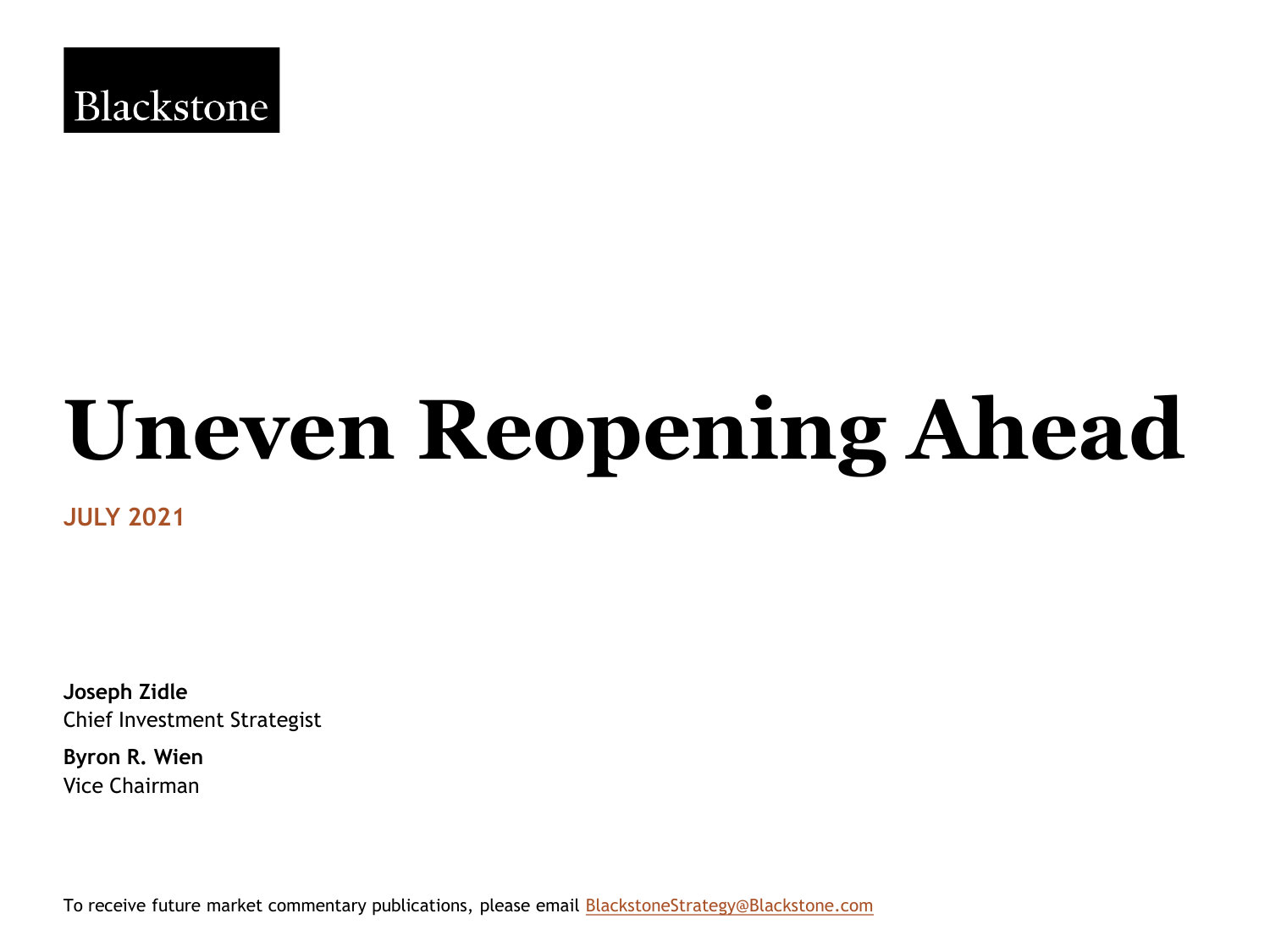Last quarter, we highlighted that the U.S. economy was gearing up for a period of robust, synchronized growth. The animal spirits have been unleashed. U.S. real GDP is less than 1% away from its prior high and will have surged well past it in 2Q21. Households are in remarkably strong shape, with consumer spending at record highs and surpassing its pre-COVID growth path. All of this is while households still have trillions of dollars of excess savings left on their balance sheets. U.S. businesses are also demonstrating remarkable signs of growth, with after-tax corporate profits at record highs and consensus estimates for S&P 500 earnings in 2021 showing nearly 20% growth vs. 2019—an estimate we consider to be on the conservative side. That the economy has recovered so quickly is thanks to the unprecedented coordination of fiscal and monetary policies. The size of the federal deficit and the Federal Reserve's balance sheet expansion equate to over one quarter of total economic output, a level exceeded only during the height of World War II.

It was always going to be impossible to forecast exactly how the economy would respond to being woken up after its sudden, forced lethargy last spring. But one thing has become clear: the breakneck pace of growth has brought its own challenges with it. Labor markets remain extraordinarily tight, with record-high job openings—despite millions still out of work—and record voluntary quit rates. Many firms are having trouble meeting pent-up demand without the workers they need. As a result, wages are rising, as are prices. Other drivers of inflation include the supply chain issues that are plaguing many companies. As the economy ramps up, demand has outpaced supply for many goods and services, leading to record backlogs and delays and record-low inventories. Much of the current inflationary impulse can be attributed to "reopening" sectors of the economy and those related to supply chain issues, recreation services, and transportation, respectively. These will be resolved as more capacity comes online. But the bottlenecks will also take some time to work through, which is one reason we are concerned that inflation could be more persistent than some expect. More importantly, we are watching shelter price and wage growth, which tend to be "sticky" components of inflation.

We maintain our strong conviction in the strength of this recovery, but we are also clear-eyed about the potential risks. First, we are more concerned than consensus about the potential for higher inflation on a sustained basis. Second, we think "peak liquidity" is fast approaching, with elevated rates of federal deficit spending on the decline and the Fed beginning discussions in the coming months to end quantitative easing. A third risk, related to the first two, is that the 10-year Treasury yield could go as high as 2.5%-3.0% in the coming quarters if higher inflation and tighter monetary policy are realized, and real rates could turn positive. These are likely to lead to a challenging operating environment for many kinds of companies, which is the fourth risk, although cyclicals, financials, and companies with pricing power can perform well amid such a background. As the economy exits its early recovery stage and settles into the next new normal, we expect a transition from policy to fundamentals. In this presentation, we hope to arm you with the tools to understand what can outperform in this post-"peak liquidity" world.

**Joseph Zidle** Chief Investment Strategist **Byron R. Wien** Vice Chairman

Note: As detailed in the "Disclaimers" section, the above and all subsequent commentary in this presentation reflect the personal views of Joseph Zidle, Managing Director and Byron Wien, Vice Chairman in the Private Wealth Solutions Group, and do not necessarily reflect the view of Blackstone.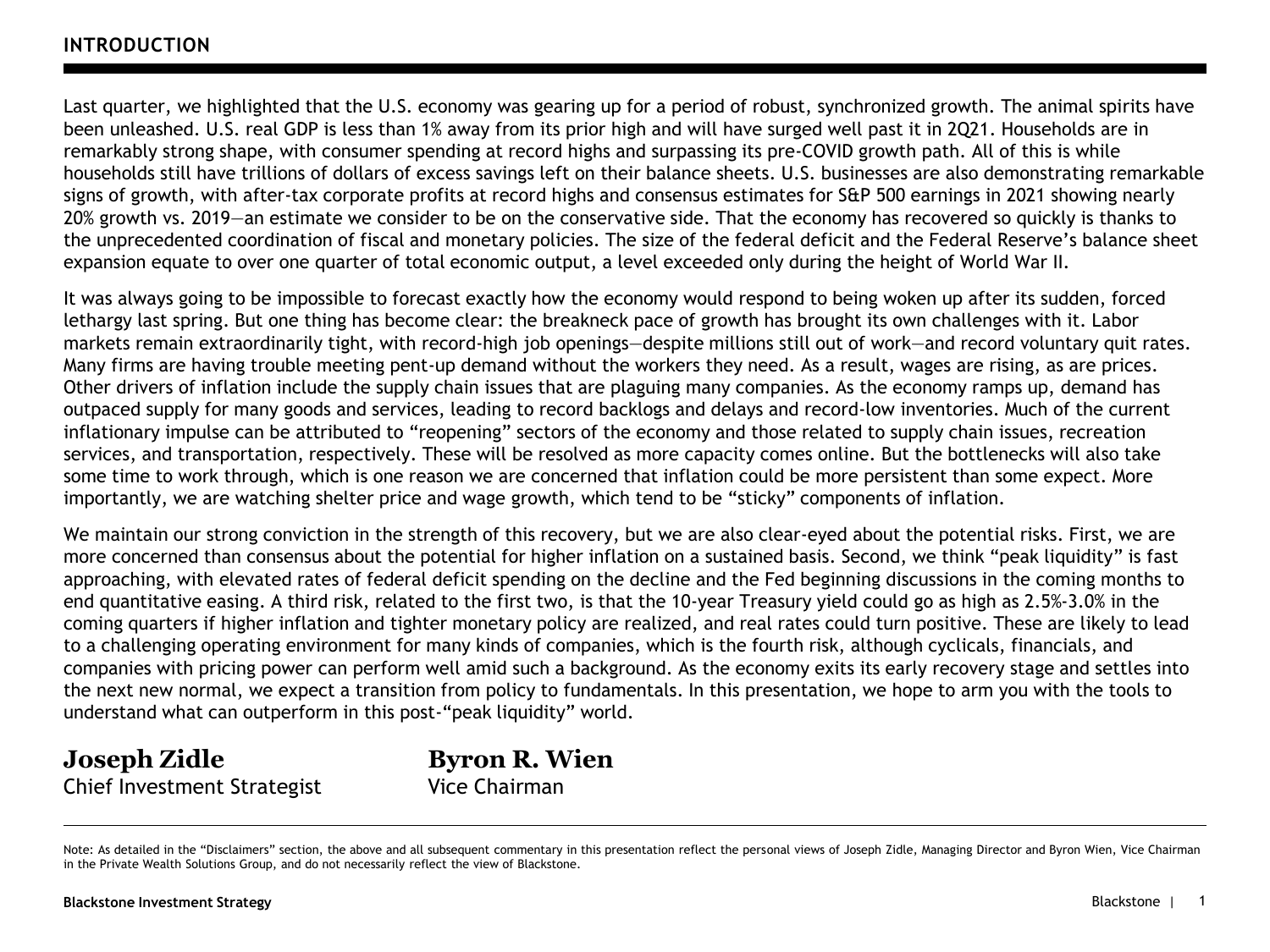#### **TABLE OF CONTENTS**

| $\mathbf{I}$ . | <b>Economic Growth</b>          |    |  |  |  |  |  |  |
|----------------|---------------------------------|----|--|--|--|--|--|--|
| II.            | <b>Consumers and Households</b> |    |  |  |  |  |  |  |
| III.           | <b>Inflation</b>                | 14 |  |  |  |  |  |  |
|                | <b>Labor Markets</b><br>A.      | 19 |  |  |  |  |  |  |
|                | <b>Supply Chains</b><br>В.      | 26 |  |  |  |  |  |  |
| IV.            | <b>Policy Outlook</b>           | 33 |  |  |  |  |  |  |
| V.             | <b>Corporate Profits</b>        |    |  |  |  |  |  |  |
| VI.            | <b>Credit Markets</b>           |    |  |  |  |  |  |  |
| VII.           | <b>Equity Markets</b>           | 50 |  |  |  |  |  |  |
| VIII.          | <b>Long-Term Trends</b>         | 56 |  |  |  |  |  |  |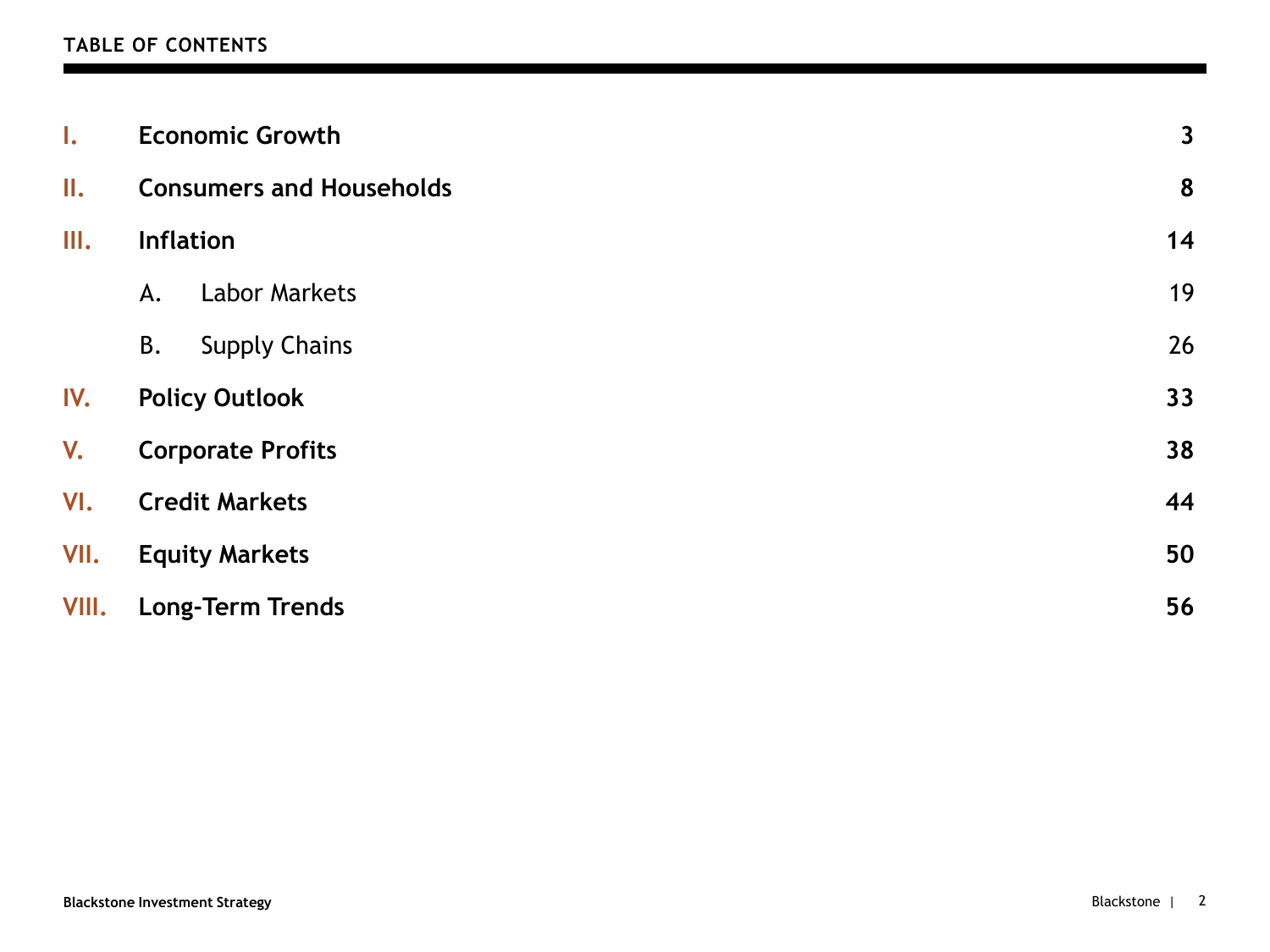# **I. Economic Growth**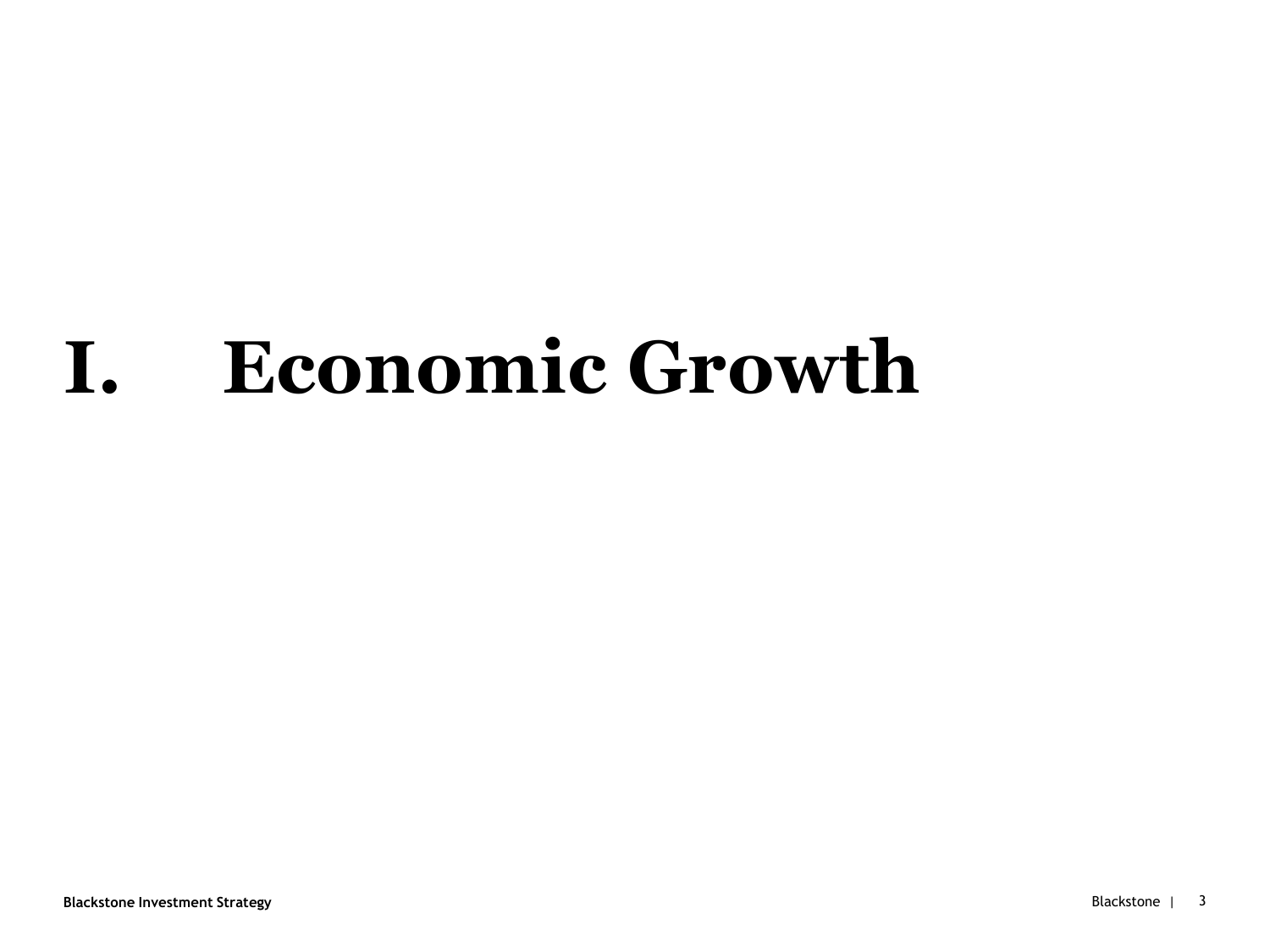## **Canada leads in share of total population at least partially vaccinated; U.K. and U.S. lead in share fully vaccinated**

## **Share of Total Population Vaccinated Against COVID-19**

(select major economies)



Source: Our World in Data, as of June 15, 2021. This data is only available for countries that report the breakdown of doses administered by first and second dose. Numbers may not sum due to rounding.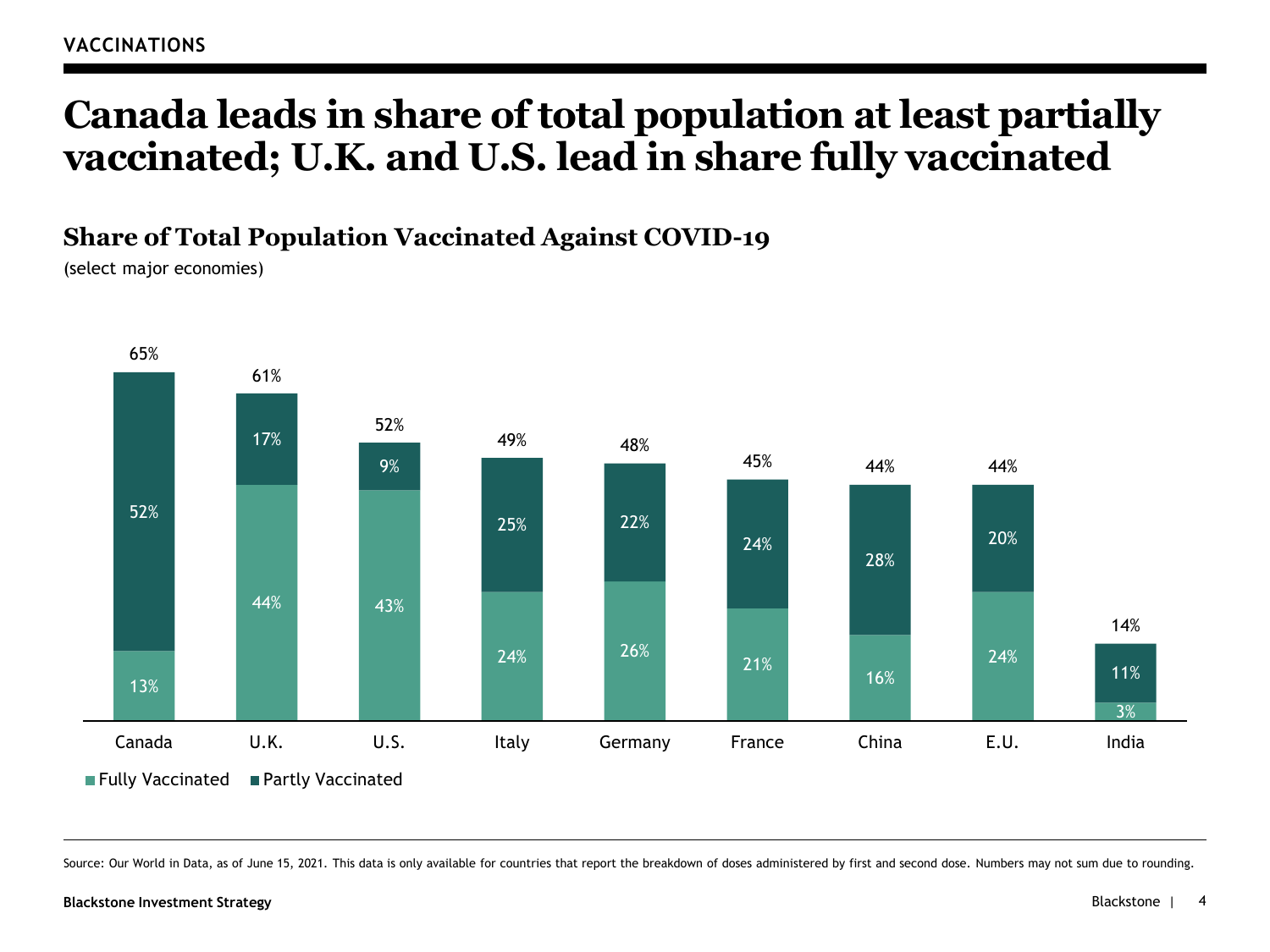## **Share of vaccine-hesitant U.S. adults declined significantly in early 2021, but has remained stable in recent surveys**

**Estimated Share of U.S. Adults Vaccinated, Planning to Get Vaccinated, and Hesitant(1)** (2021 YTD)



Source: Census Bureau Household Pulse Survey COVID-19 Vaccination Tracker, as of June 2, 2021. Numbers may not sum to 100 due to rounding. Survey has a margin of error of +/- 0.5% at 90% confidence level. Estimates are representative of the civilian noninstitutionalized population aged 18 and over. The estimates in the tracker are based on survey self-reports from a specific time period and may not align with published counts generated from other sources.

(1) "Hesitant" is defined as the sum of the share of respondents who select one of the following answer options: "Probably, Unsure, Probably NOT, or Definitely NOT."

#### **Blackstone Investment Strategy** Blackstone |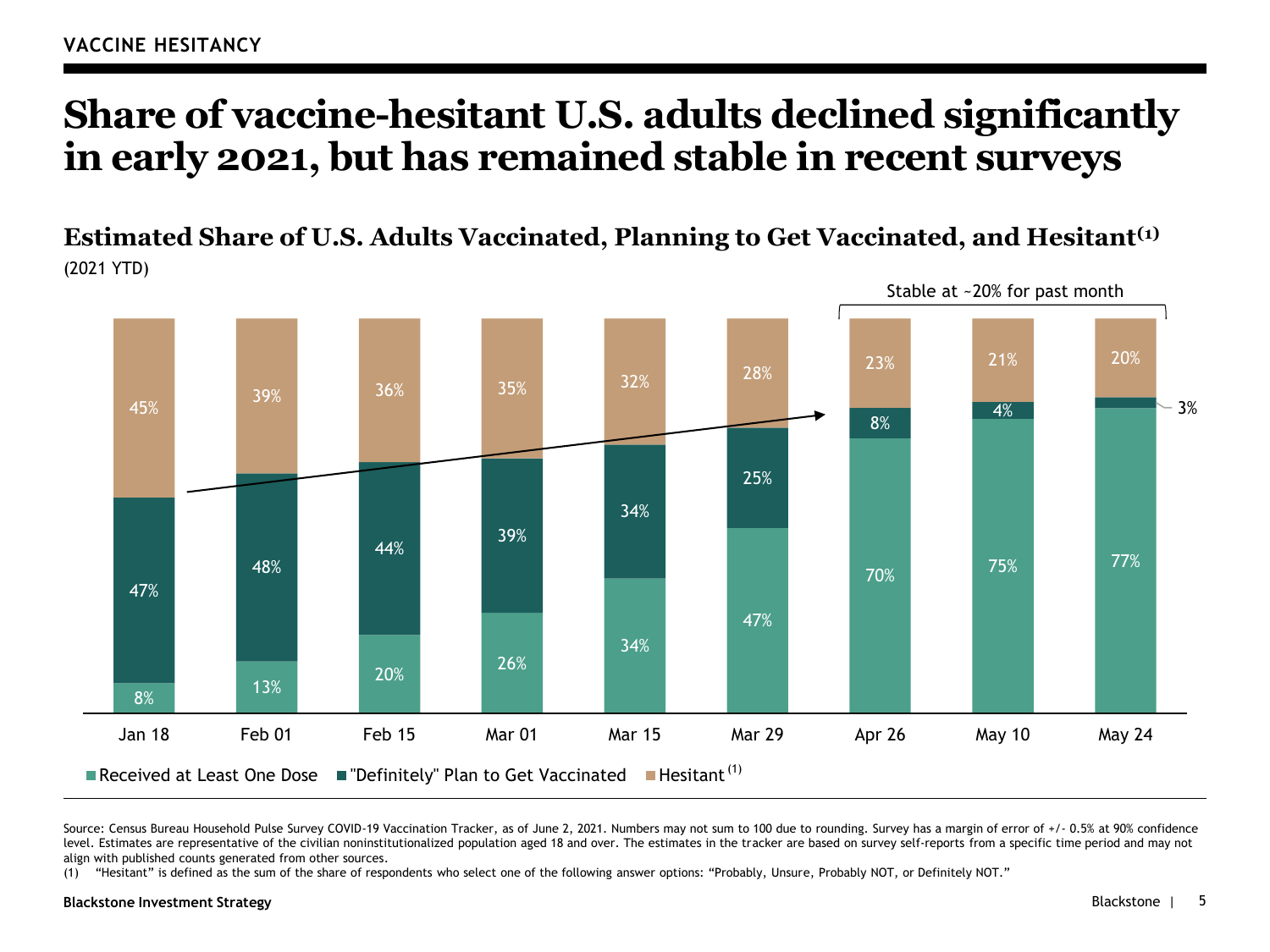## **Consensus estimates for U.S. and global growth have risen substantially over the past twelve months**

#### **Median Consensus Estimate for 2021 Real GDP Growth**

(YoY change)



Source: Bloomberg, as of May 31, 2021.

#### **Blackstone Investment Strategy**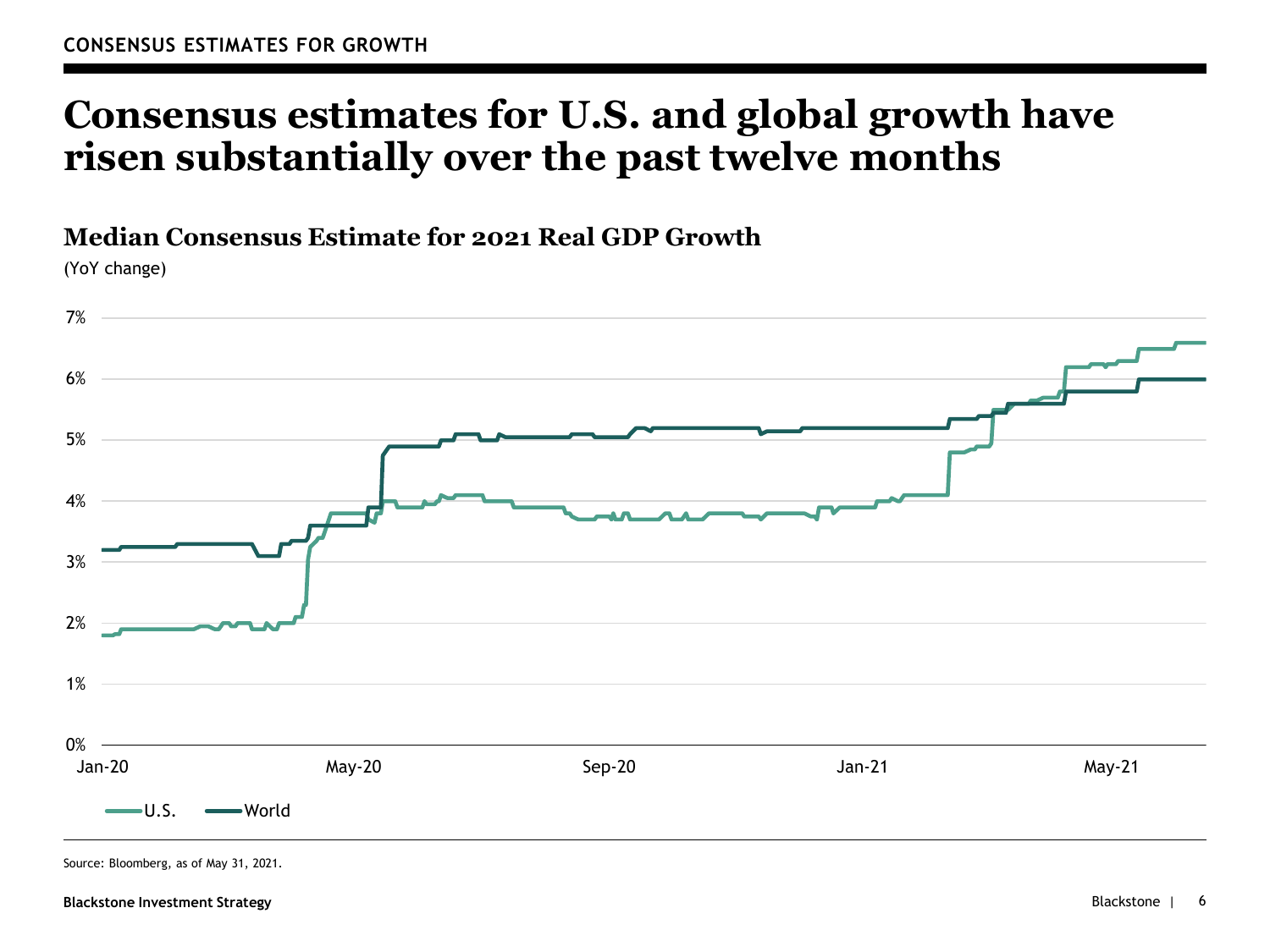## **Estimates for GDP growth show that the recovery will be uneven across the world's economies**

#### **Real GDP Growth Estimates**

(YoY change)



Source: Bloomberg consensus forecasts, as of June 30, 2021.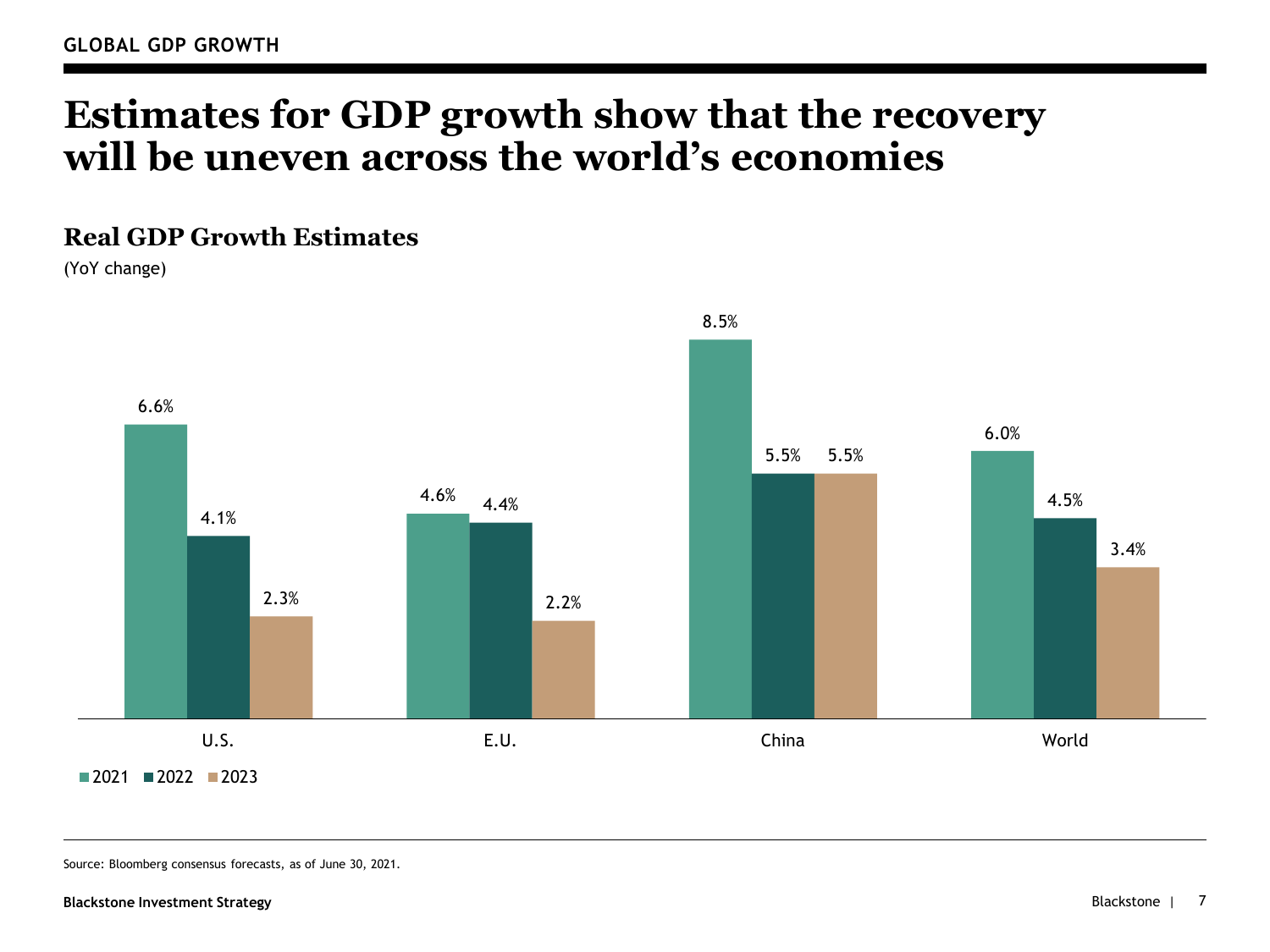# **II. Consumers and Households**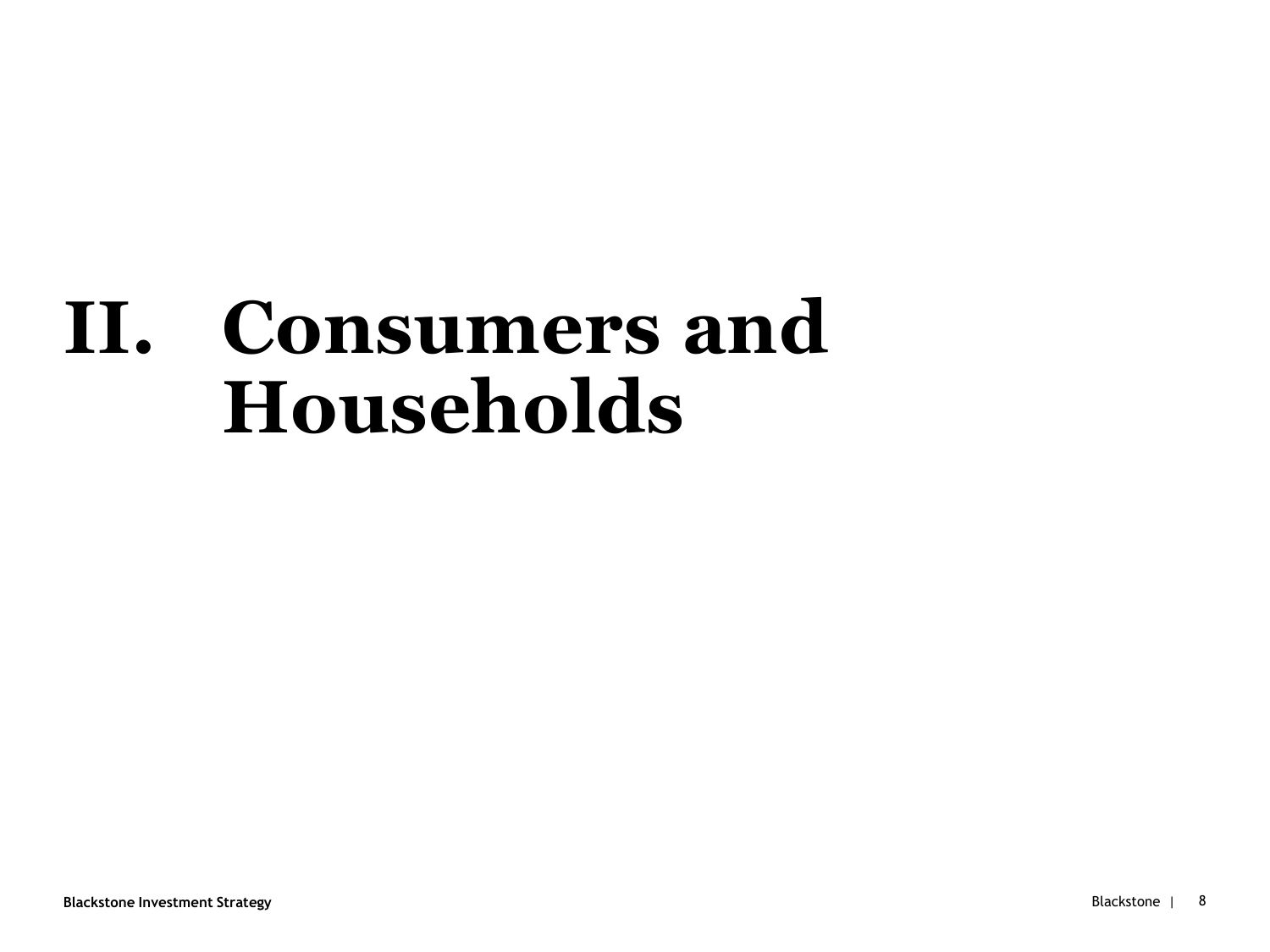# **PCE has already surpassed its pre-COVID trend, in contrast to consistent undershooting after the GFC**

## **Personal Consumption Expenditures: Global Financial Crisis**

\$7 \$8 \$9 \$10 \$11 \$12 \$13 \$14 2004 2006 2008 2010 2012 2014 \$10 \$11 \$12 \$13 \$14 \$15 \$16 2011 2013 2015 2017 2019 2021

(US\$ in trillions, seasonally adjusted annual rate)

### **Personal Consumption Expenditures: COVID-19 Crisis**

(US\$ in trillions, seasonally adjusted annual rate)

Source: Bureau of Labor Statistics and Blackstone Investment Strategy, as of April 30, 2021. Dotted lines represent the trend from the beginning of the time period shown until the beginning of the recession in question.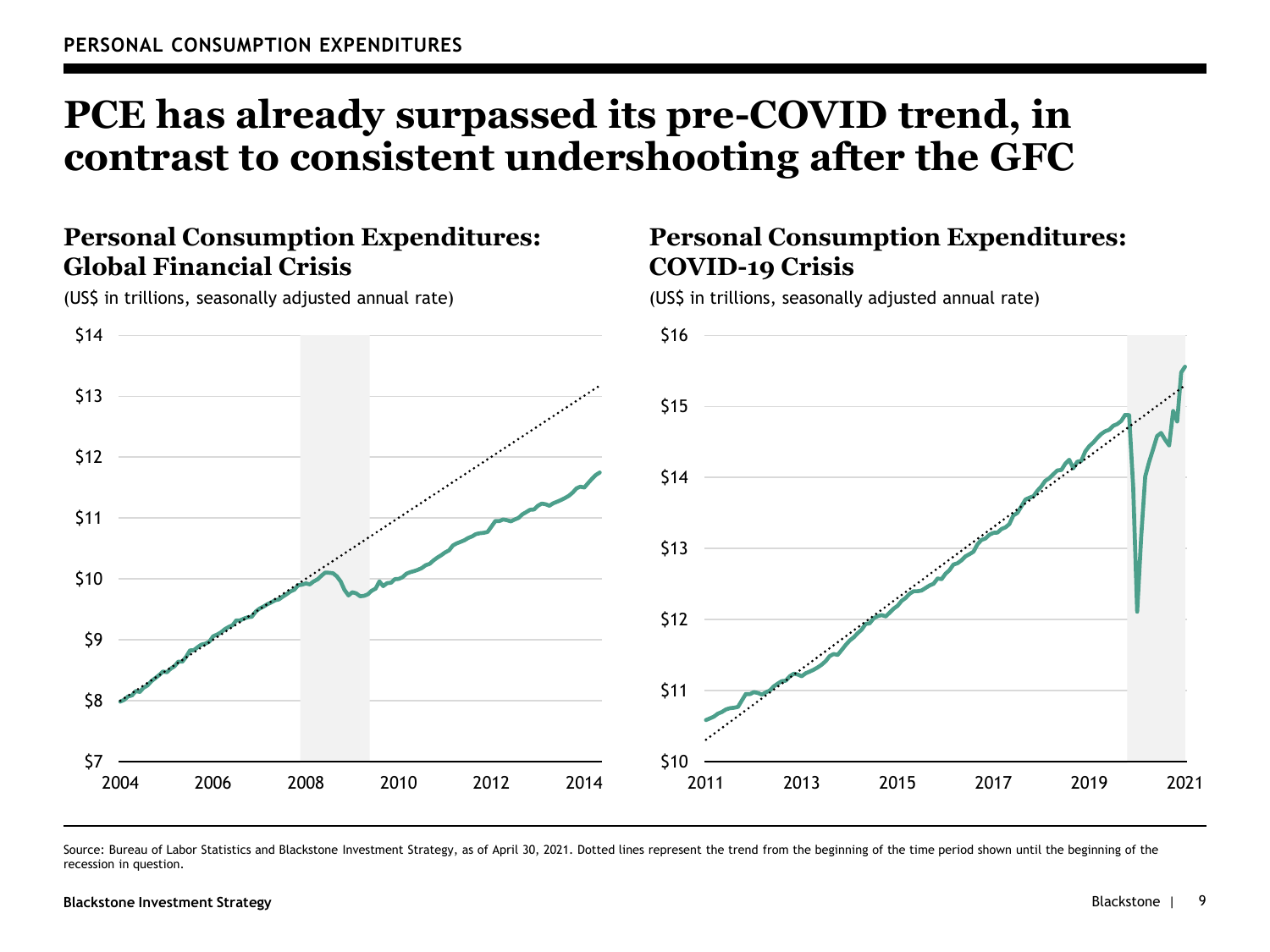# **Share of household income going to debt obligations and nonbusiness bankruptcy filings are at historic lows**

#### **Household Debt-Service and Financial Obligations Ratios(1)**

**Nonbusiness Bankruptcy Filings Per 1,000 People(2)**



Source: Federal Reserve, Administrative Office of the United States Courts, and Haver Analytics. Household debt-service ratios are as of December 31, 2020. Bankruptcy filings are based on bankruptcy data as of March 31, 2021, and monthly population estimates are as of December 31, 2020.

(1) The financial obligations ratio includes automobile lease payments, rental payments on tenant-occupied property, homeowners' insurance, and property tax payments.

(2) Bankruptcy data from 2005 to 2009 excluded to control for distortions from the Bankruptcy Abuse Prevention and Consumer Protection Act (BAPCPA) of 2005.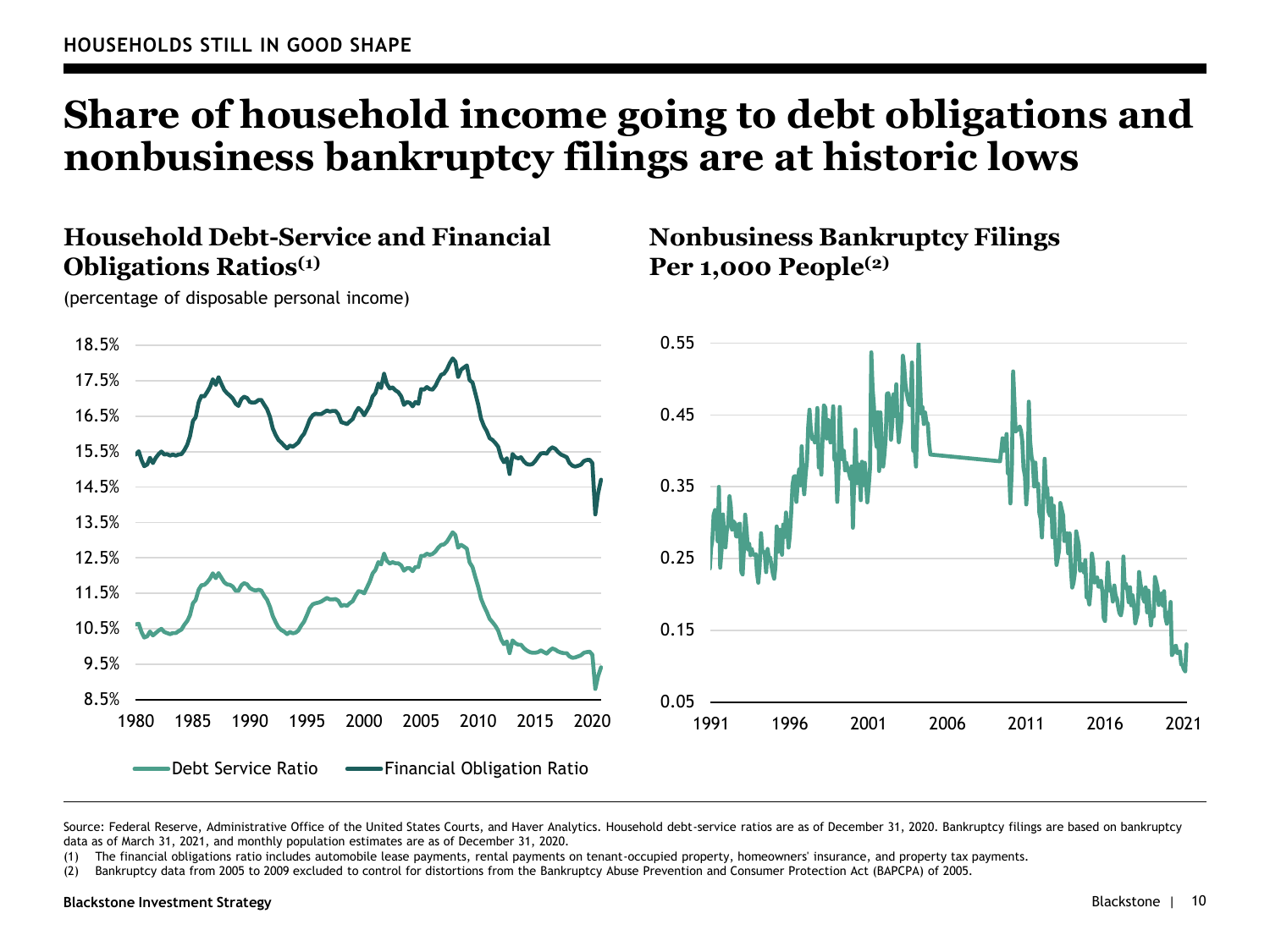## **Consumers have accumulated record excess savings, which will boost expenditures as it is spent down**

#### **Personal and "Excess" Saving**

(US\$ in billions, seasonally adjusted)

### **Implied Increase in Expenditures from Excess Saving Drawdown(1)**





Source: Bureau of Economic Analysis and Blackstone Investment Strategy, as of April 30, 2021.

(1) Assumes a one-to-one relationship between dollars saved and spent. "Cumulative Excess Saving" is the sum of personal saving in excess of the 2019 average level from January 2020 to April 2021 and implicitly assumes that no excess saving has yet been spent down.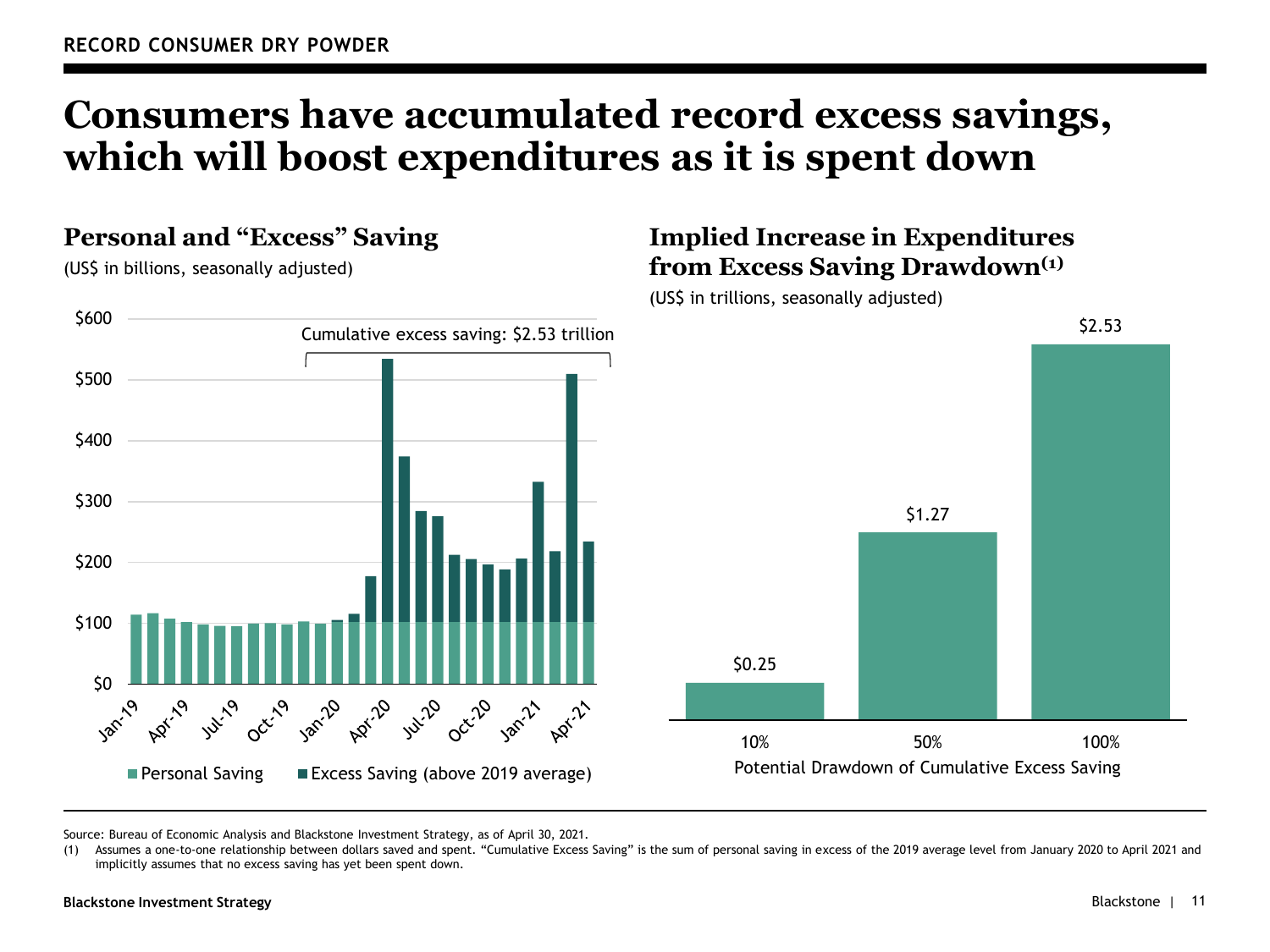# **III. Inflation**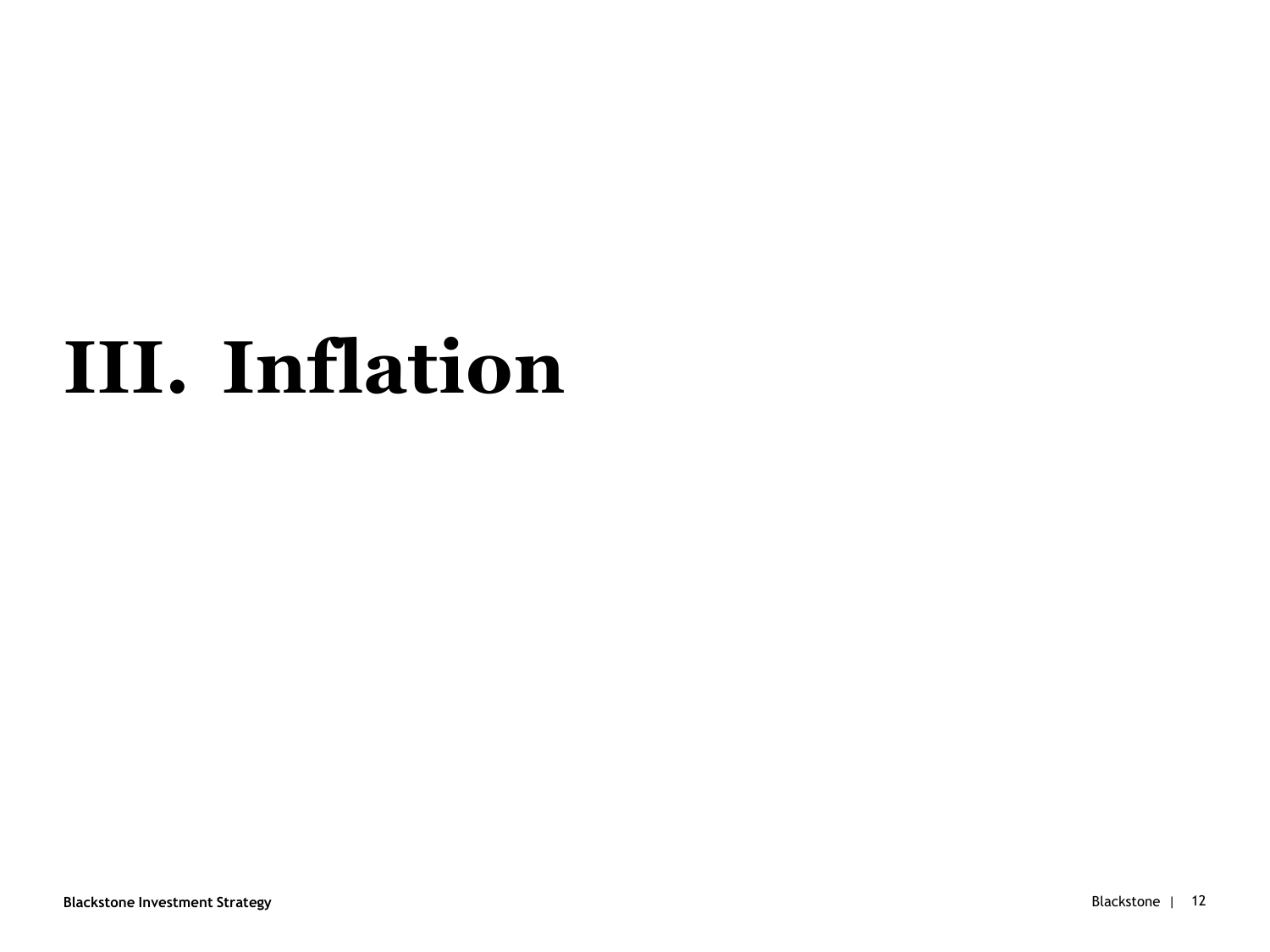## **Goods and services related to the reopening of the economy comprise more than half of core CPI growth**

## **Core CPI Growth (All Items Less Food and Energy)**

(YoY change)

### **Core CPI Growth and Contribution by the "Reopening Basket" of Goods / Services(1)**

(YoY change)



Source: Blackstone Investment Strategy calculations, Bureau of Labor Statistics, and Haver Analytics, as of May 31, 2021.

(1) "Reopening Basket" is calculated using the weighted average growth of the following components of the Consumer Price Index, adjusted for the relative importance of each component to the overall index, as defined by the BLS: "Transportation Services, Recreation Services, Personal Care Services, Apparel, New Vehicles, and Used Cars and Trucks."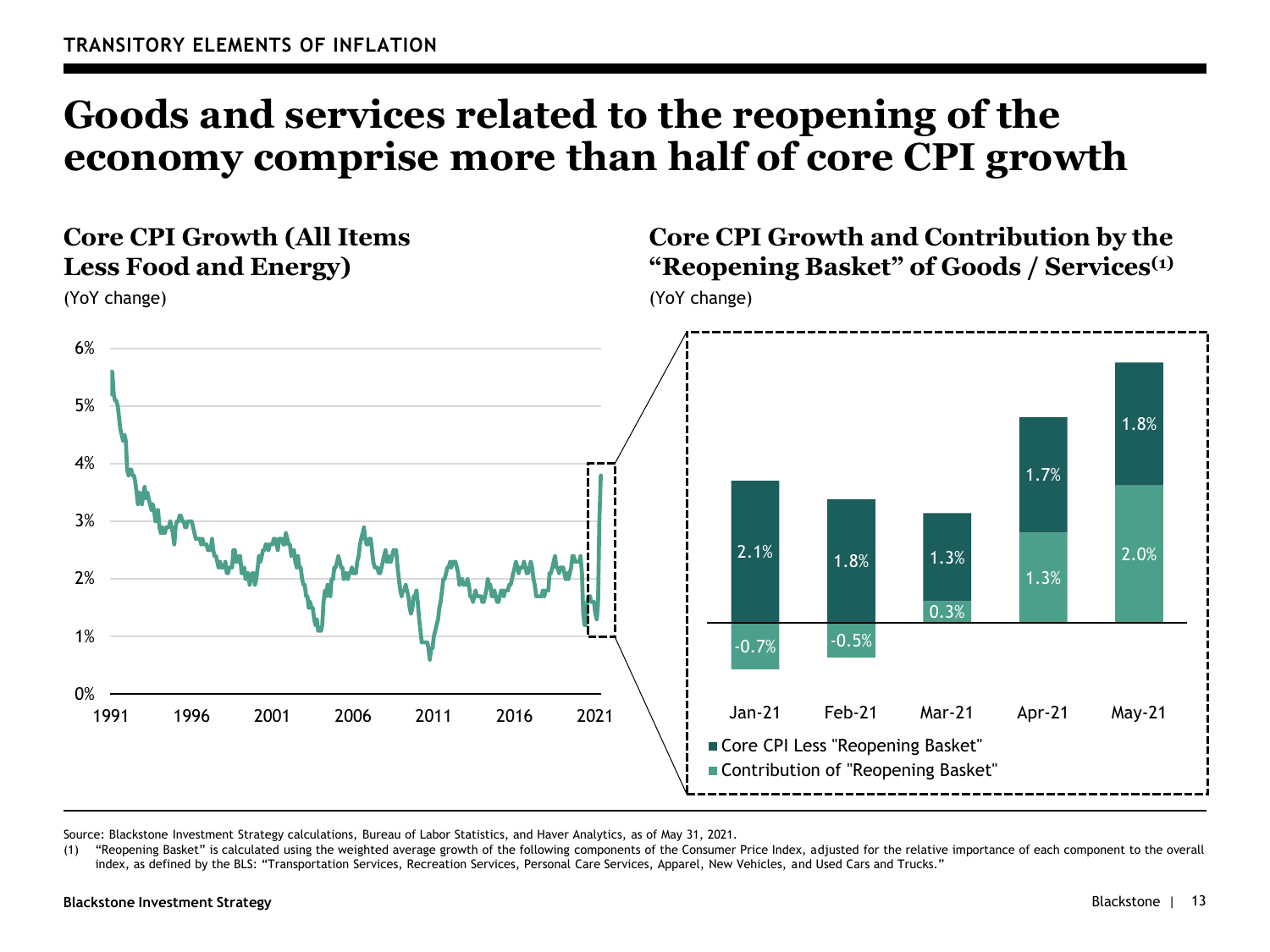# **Rent and wage growth have turned higher, will be instrumental in determining this cycle's level of inflation**

#### **Rent Components of Headline CPI(1)**

(seasonally adjusted, compounded annual rate of change)

#### **Employment Cost Index(2)**

(seasonally adjusted, compounded annual rate of change)



(1) Source: Bureau of Labor Statistics, as of May 31, 2021. "Rent Components of Headline CPI" are Owners' Equivalent Rent and Rent of Primary Residence in the Consumer Price Index for All Urban Consumers, U.S. City Average. The two components' average is weighted by their relative importance in the CPI basket.

(2) Source: Bureau of Labor Statistics, as of March 31, 2021. Measures changes in employee wages and salaries for private industry workers.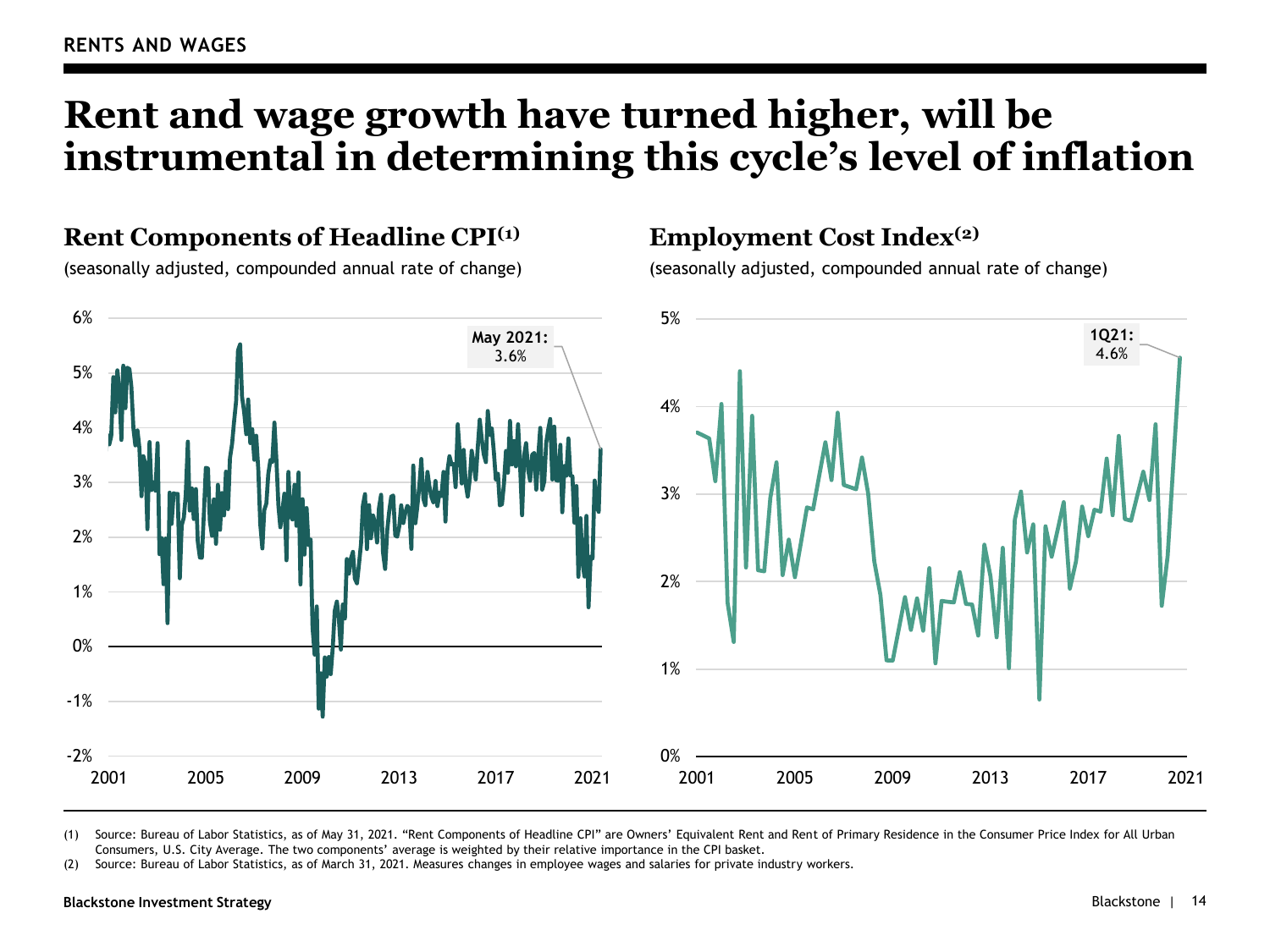## **Near-term inflation expectations have soared thanks to strong price data, remain muted over the longer term**

**U.S. Treasury Yield Breakevens(1) U.S. Treasury Yield Breakeven Curve(2)**



Source: Bloomberg, as of June 15, 2021. Breakevens are calculated by subtracting the real yield of the inflation-linked maturity curve from the yield of the closest nominal Treasury maturity. The result is the implied inflation rate for the term of the stated maturity.

(1) "5-Year, 5-Year Forward Breakevens" are estimates of inflation expectations for the five-year period that begins five years from the present.

(2) "June 2021" is as of June 21, 2021. "December 2020" is as of December 10, 2020, the publication date of the November 2020 CPI report.

#### **Blackstone Investment Strategy**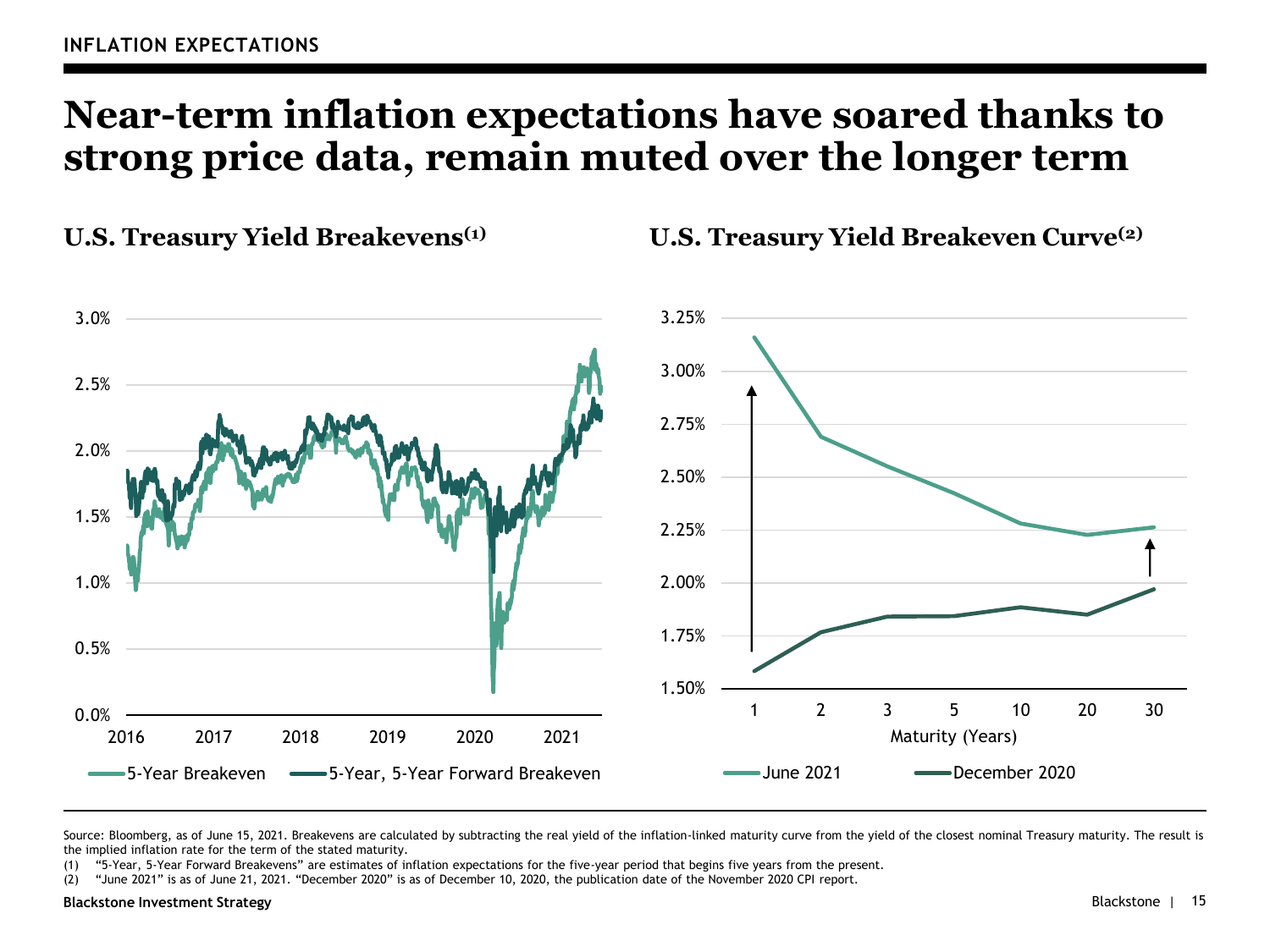# **A. Labor Markets**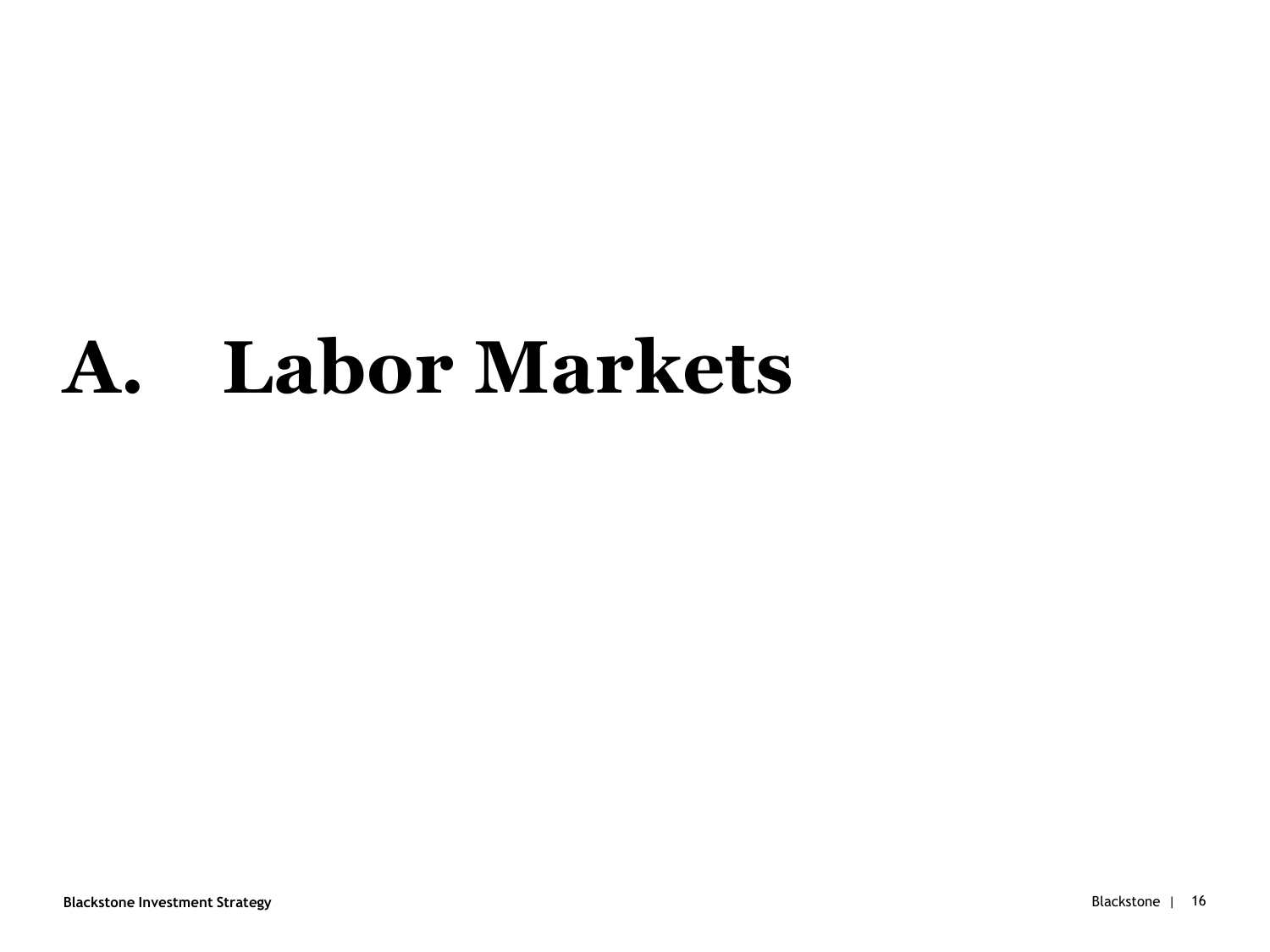# **Job openings exceed the level of jobs lost since Feb 2020, while voluntary quits are the highest in decades**

**Job Openings vs. Jobs Lost Since Feb 2020**

(in thousands)



#### **Rate of Voluntary Quits**

(number of quits divided by total employment plus number of quits)



Source: Bureau of Labor Statistics and Haver Analytics, as of April 30, 2021. Represents jobs lost on nonfarm payrolls and total job openings/quits as reported by the BLS JOLTS report (data back to 2001).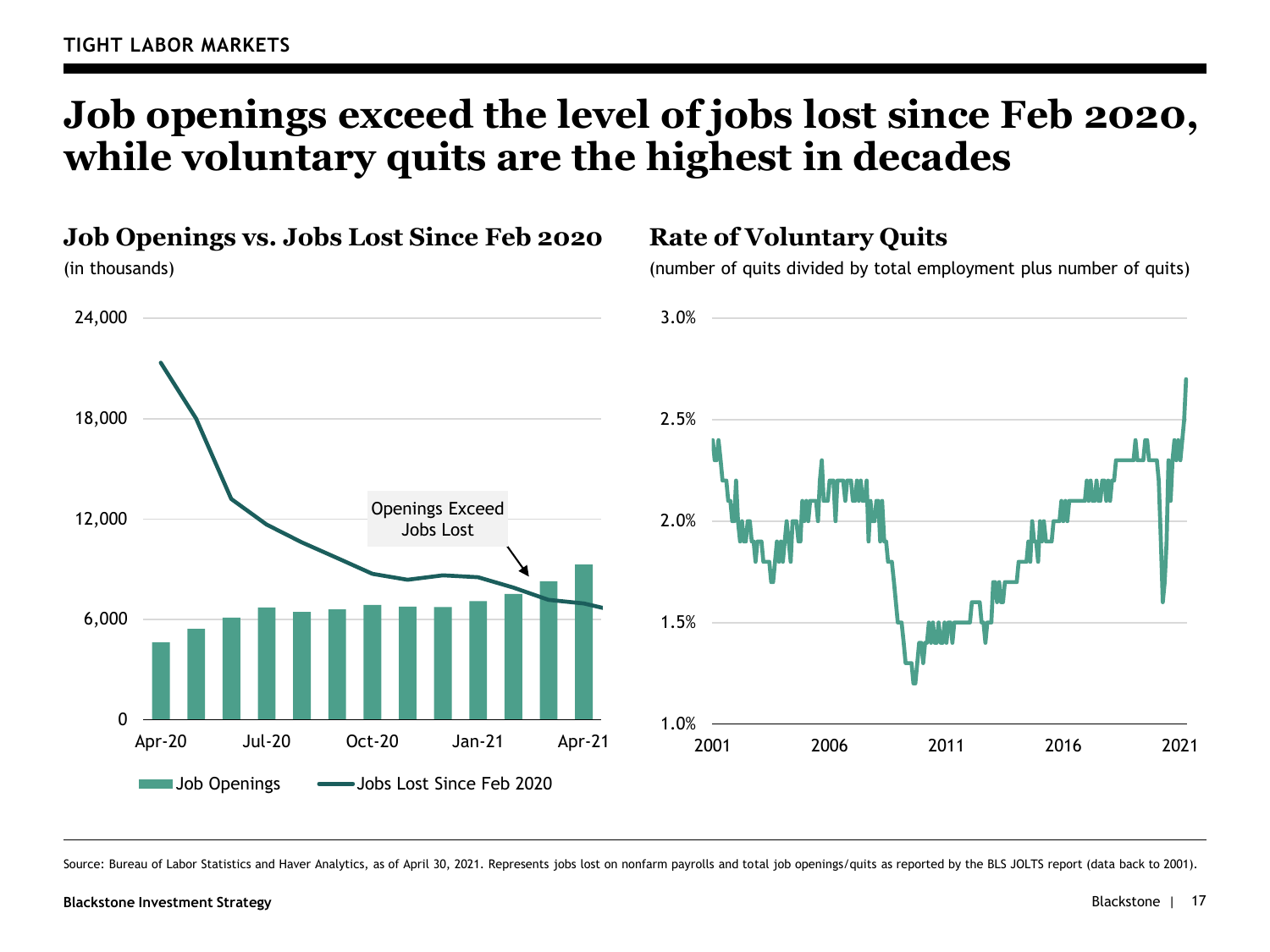# **COVID unemployment remains elevated despite high job openings, indicating labor supply-demand mismatch**

#### **Job Openings and U.S. Unemployment Rate**

(monthly, seasonally adjusted)



Job Openings

Source: Bureau of Labor Statistics, as of April 30, 2021. "Pre-Financial Crisis" is December 2000 to November 2007; "Financial Crisis" is December 2007 to November 2009; "Post-Financial Crisis" is December 2009 to February 2020; "COVID Crisis" is March 2020 to April 2021.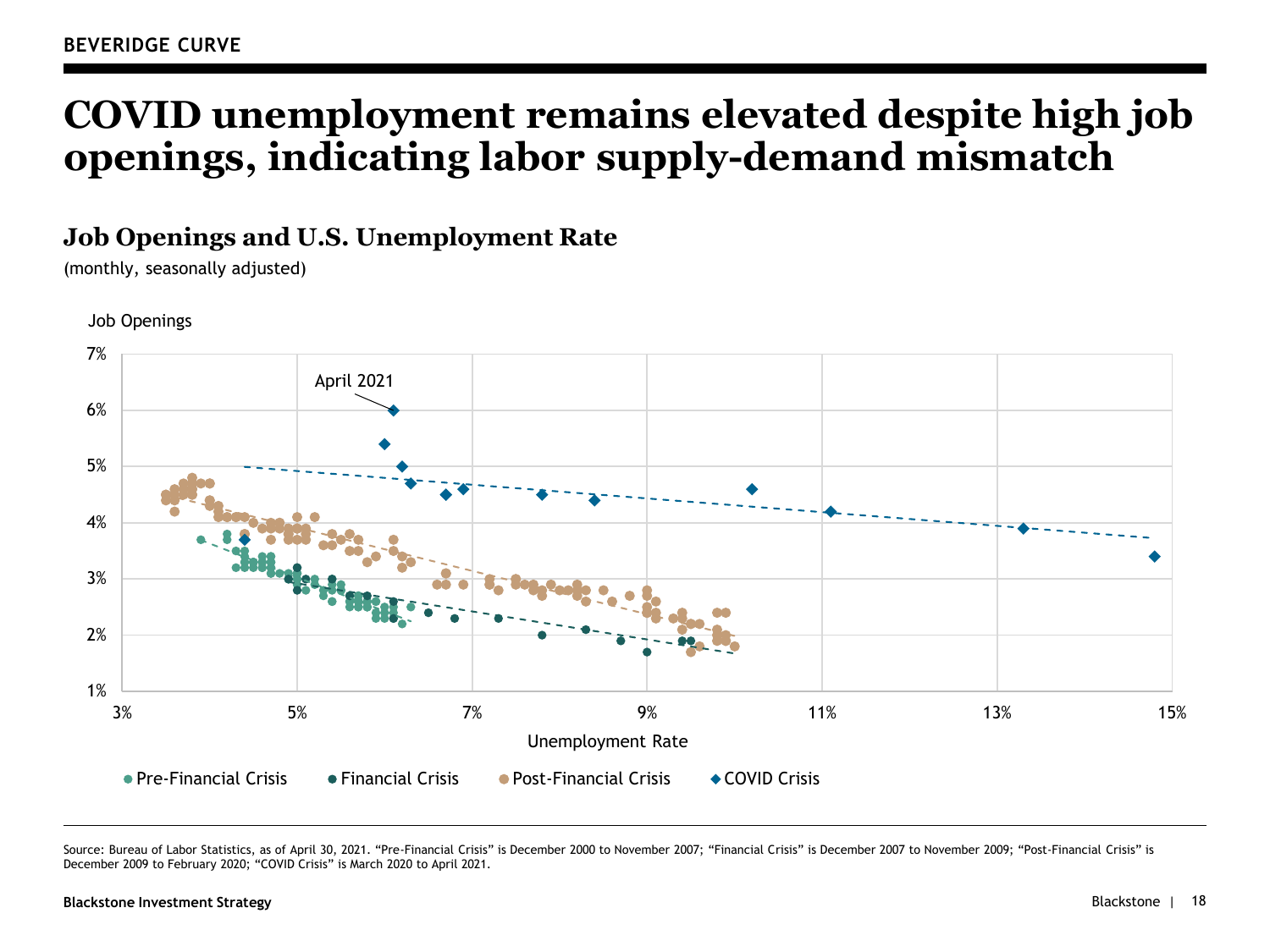# **Wide variation among sectors in terms of number of job openings relative to number of jobs lost**

### **Jobs Lost and Job Openings, By Sector**

(number of jobs lost, percentage of February 2020 payrolls)



Source: Bureau of Labor Statistics, as of April 30, 2021. Select sectors / sub-sectors displayed.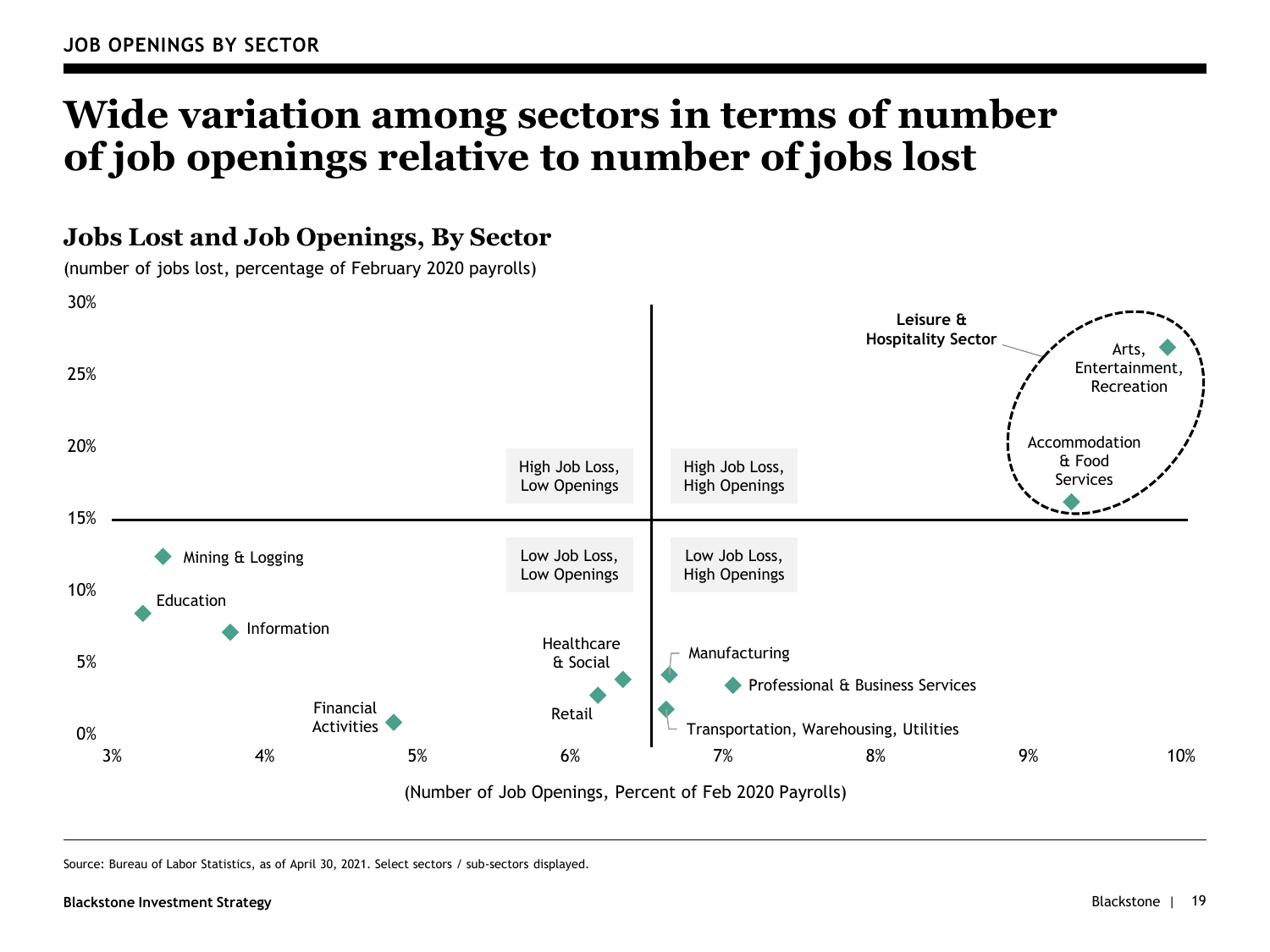# **Benefits replace >100% of wages for at least one in four workers; most recipients receiving benefits through Sept**

#### **Income Replacement from Unemployment Insurance Benefits, Including Federal(1)**

(relative to 2019 usual weekly earnings, post-payroll tax)

0% 25% 50% 75% 100% 125% 150% 10th Percentile 25th Percentile Median 100% replacement

### **Share of Unemployment Recipients by Federal Benefit Expiration Date**



(1) Source: Blackstone Investment Strategy calculations, Department of Labor, Bureau of Labor Statistics, and Haver Analytics. "Unemployment Insurance Benefits, Including Federal" are calculated using the average weekly benefit amount from regular unemployment insurance for calendar year 2020, plus the supplemental \$300 per week in federal unemployment insurance benefits from the American Rescue Plan. "Income replacement" calculated using the usual weekly earnings for full-time wage and salary workers (16 years and over) for calendar year 2019, after payroll tax.

(2) Source: Morgan Stanley Research, as of June 30, 2021.

#### **Blackstone Investment Strategy**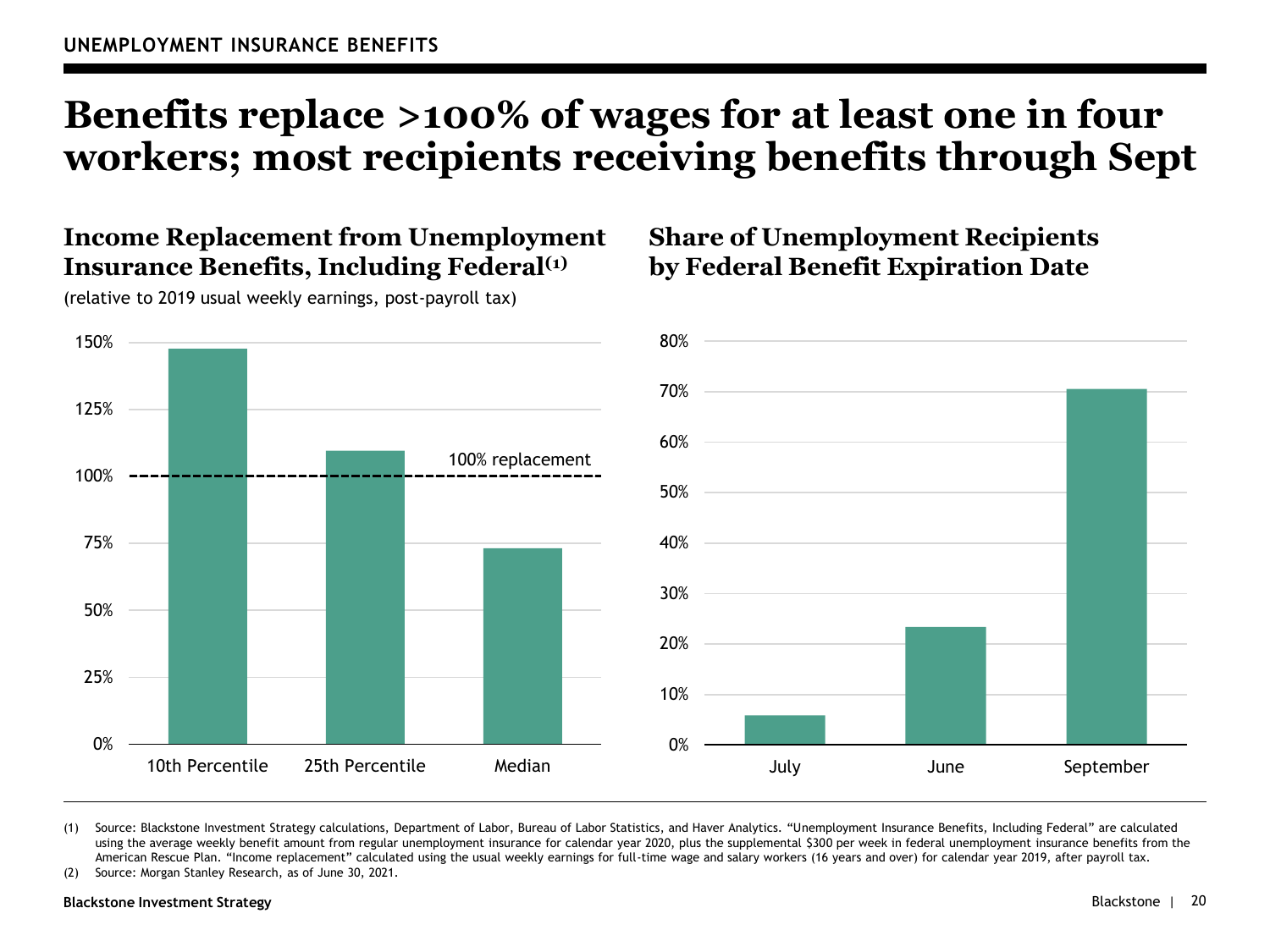# **B. Supply Chains**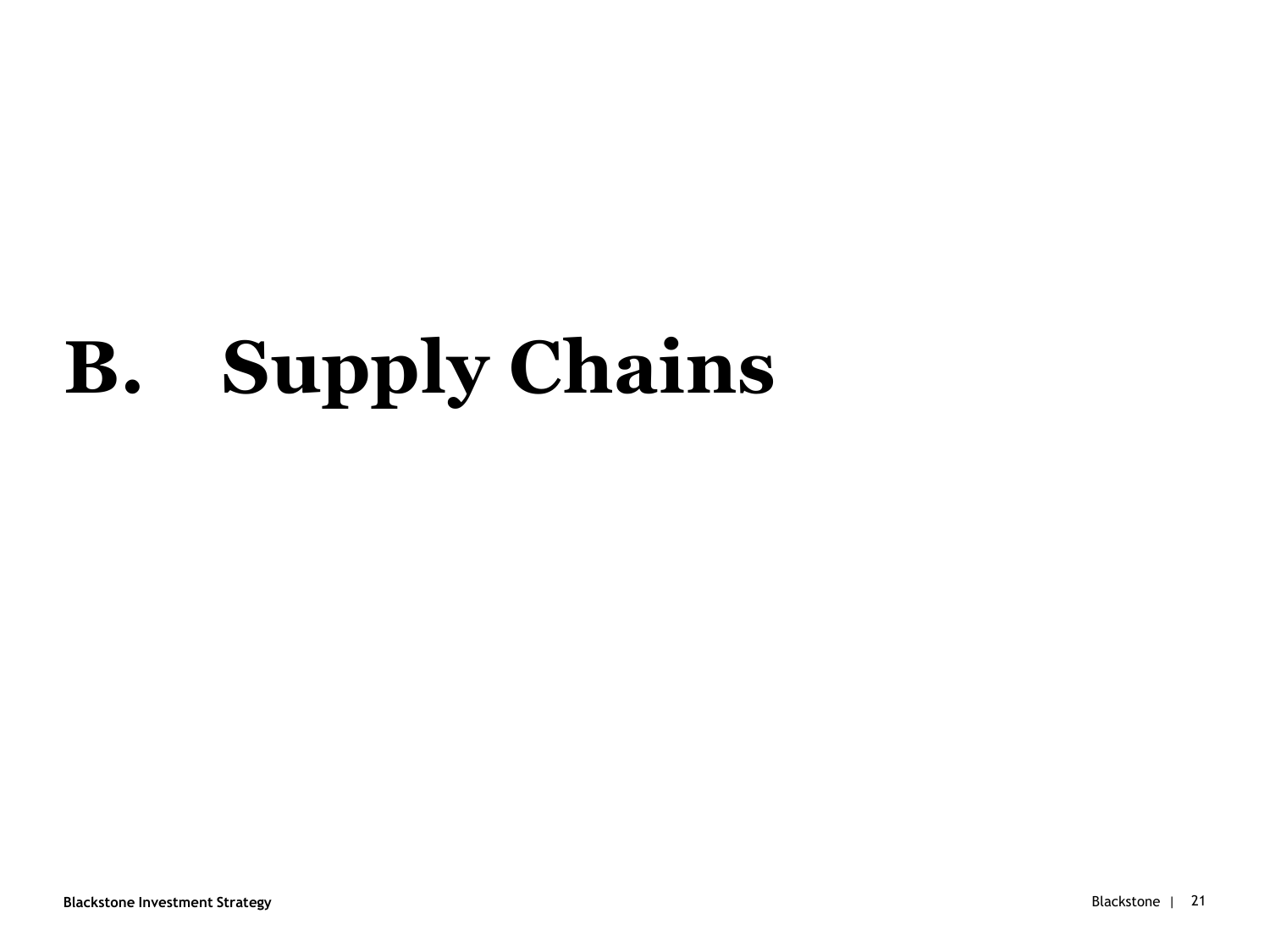## **ISM Manufacturing: Delivery Delays**

(above 50 = delivery times slowing)



#### **ISM Manufacturing: Customer Inventories**

(below 50 = contracting inventories)

#### 2015 2016 2017 2018 2019 2020 2021 2015 2016 2017 2018 2019 2020 2021

(above 50 = greater backlog)

(above 50 = rising prices)



**ISM Manufacturing: Backlog of Orders**

## **ISM Manufacturing Prices Index**



Source: Institute for Supply Management (ISM), Bloomberg, and Blackstone Investment Strategy, as of April 30, 2021.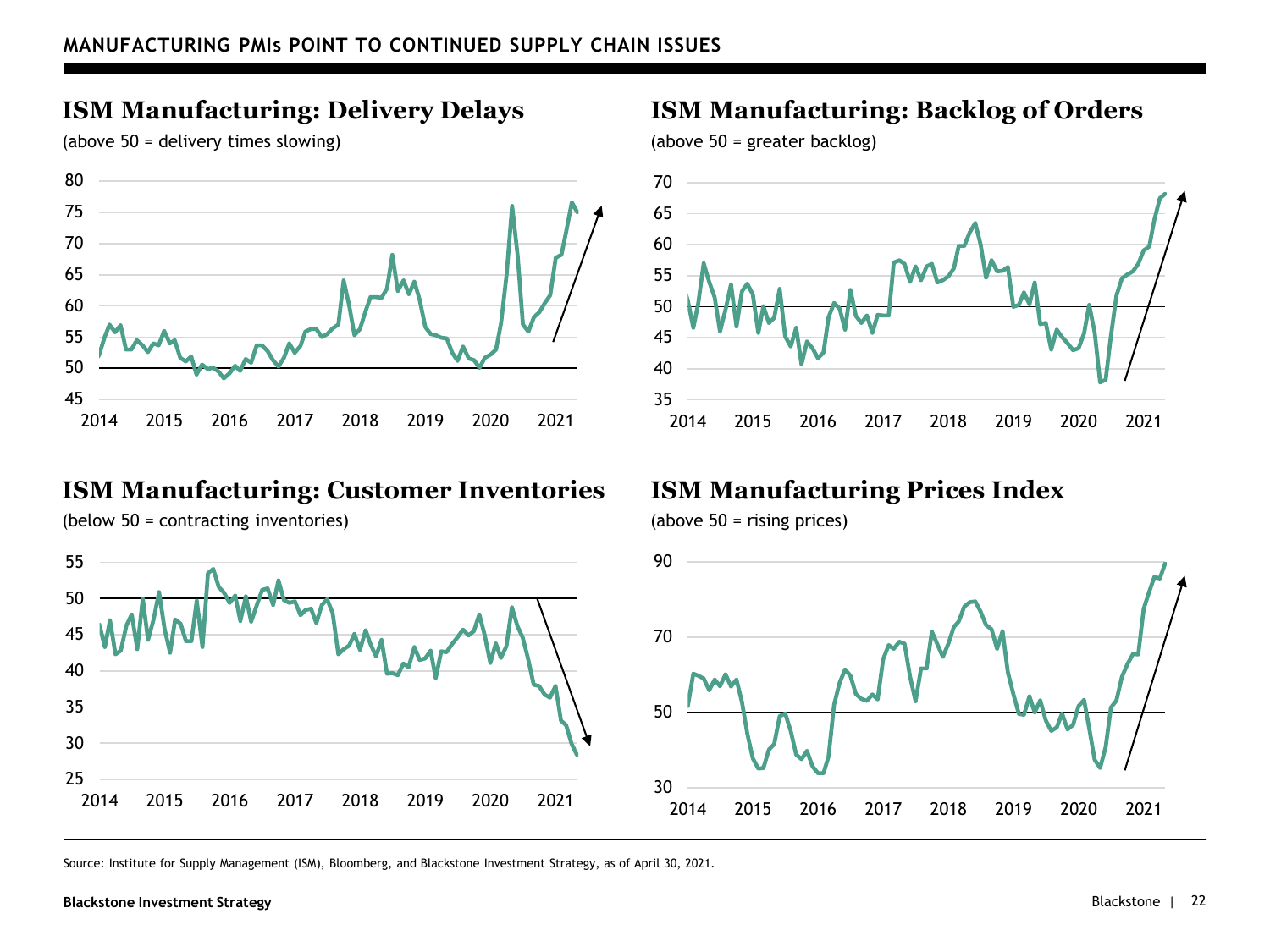# **Shipping volumes remain at historically high levels as global manufacturing attempts to meet renewed demand**



(1) Source: Shanghai Shipping Exchange, as of June 4, 2021. Represents sea freight rates from a selection of trade lines across shipping lanes and Chinese ports of departure.

(2) Source: Ports of Los Angeles and Long Beach, as of May 31, 2021. Shows the deviation of the sum of loaded containers inbound at the Ports of Los Angeles and Long Beach from the historical average across January 2011 to May 2021. "TEUs" are twenty-foot equivalent units, a standardized maritime industry measurement used when counting cargo containers.

#### **Blackstone Investment Strategy**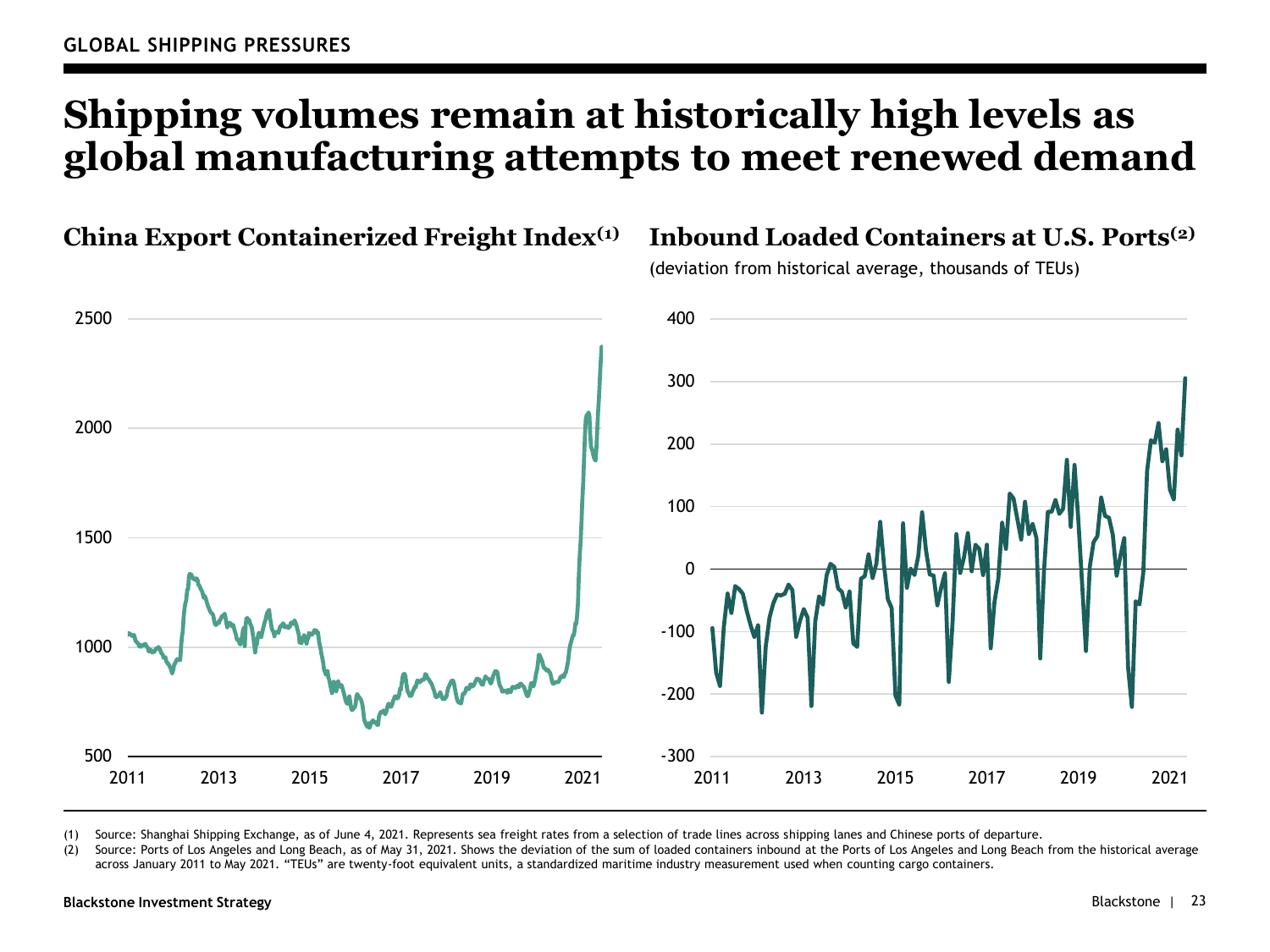## **Transportation firms are struggling to hire back sufficient workers to handle high shipping volumes**

### **Job Openings in Trade, Transportation, and Utilities Sector**



(thousands of job openings, seasonally adjusted)

### **Number of Employees on Payrolls by Transportation Sub-Sector**

(indexed to 100 as of January 2019, seasonally adjusted)



Source: Bureau of Labor Statistics, as of April 30, 2021 (job openings) and May 31, 2021 (payrolls).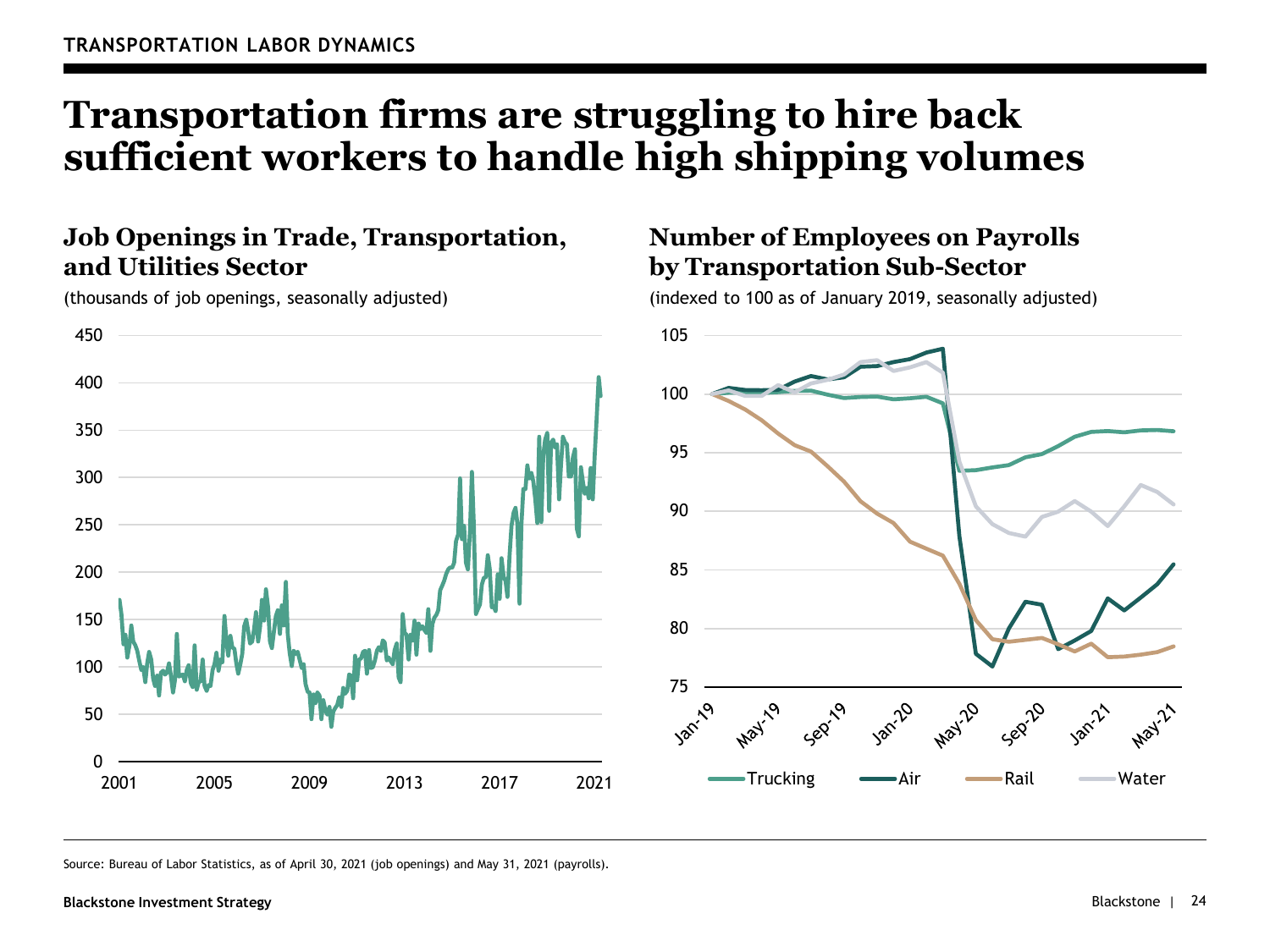# **Inventories to sales ratio has been in secular decline as supply chains globalized, but is approaching record lows**

### **Ratio of Nonfarm Inventories to Final Sales of Domestic Business**



(full history)

Source: Bureau of Economic Analysis, as of March 31, 2021.

## **Ratio of Nonfarm Inventories to Final Sales of Domestic Business**

(2000-present)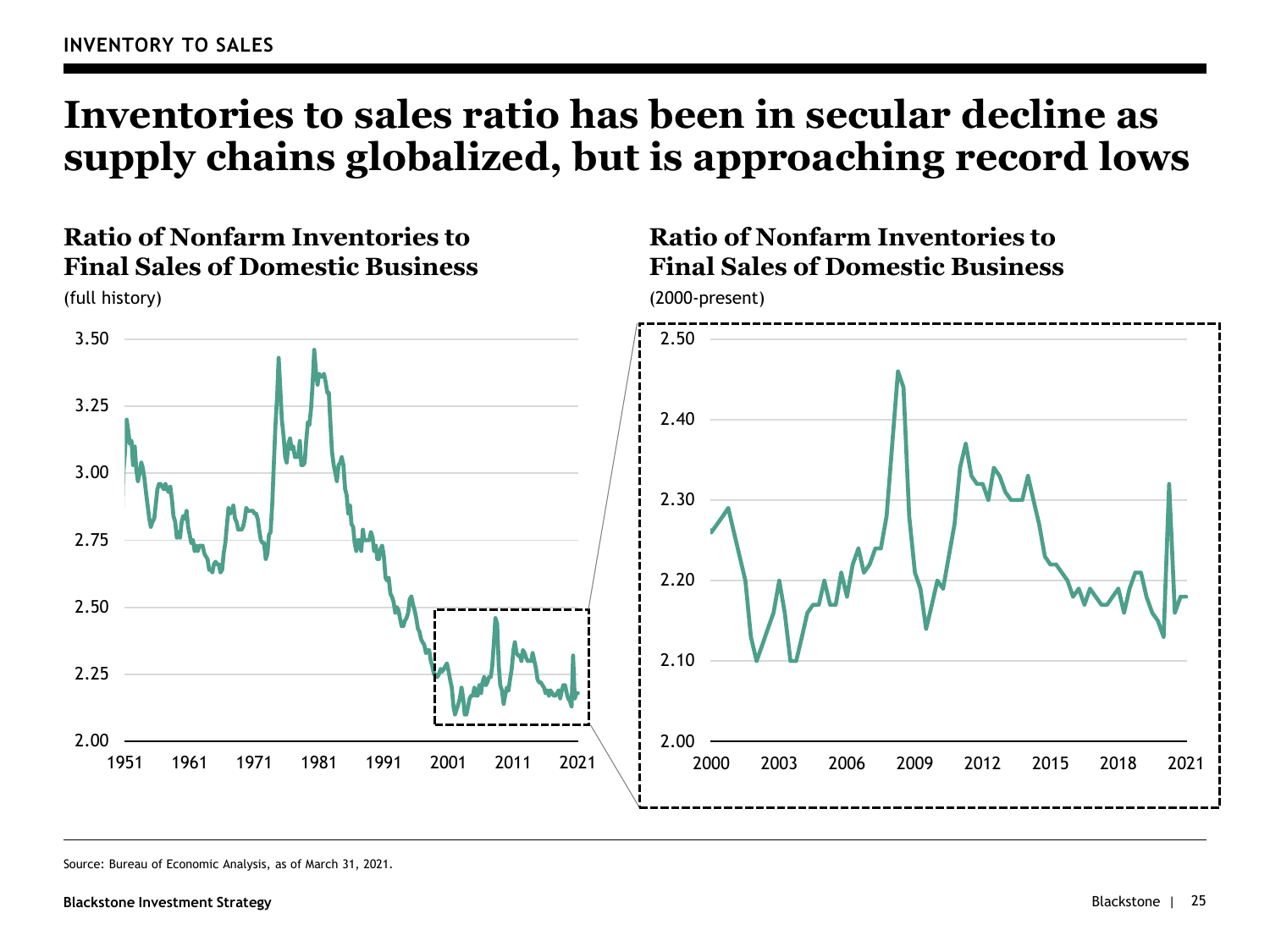# **Business investment accelerating in "New Economy" CapEx (information processing equipment and software)**



Source: Bureau of Economic Analysis and Haver Analytics, as of March 31, 2021. Represents real private nonresidential fixed investment, in billions of chained 2012 dollars, at seasonally adjusted annual rate. "New Economy" represents information processing equipment and the software component of intellectual property products. "Old Economy" represents all other components of real private nonresidential fixed investment.

#### **Blackstone Investment Strategy**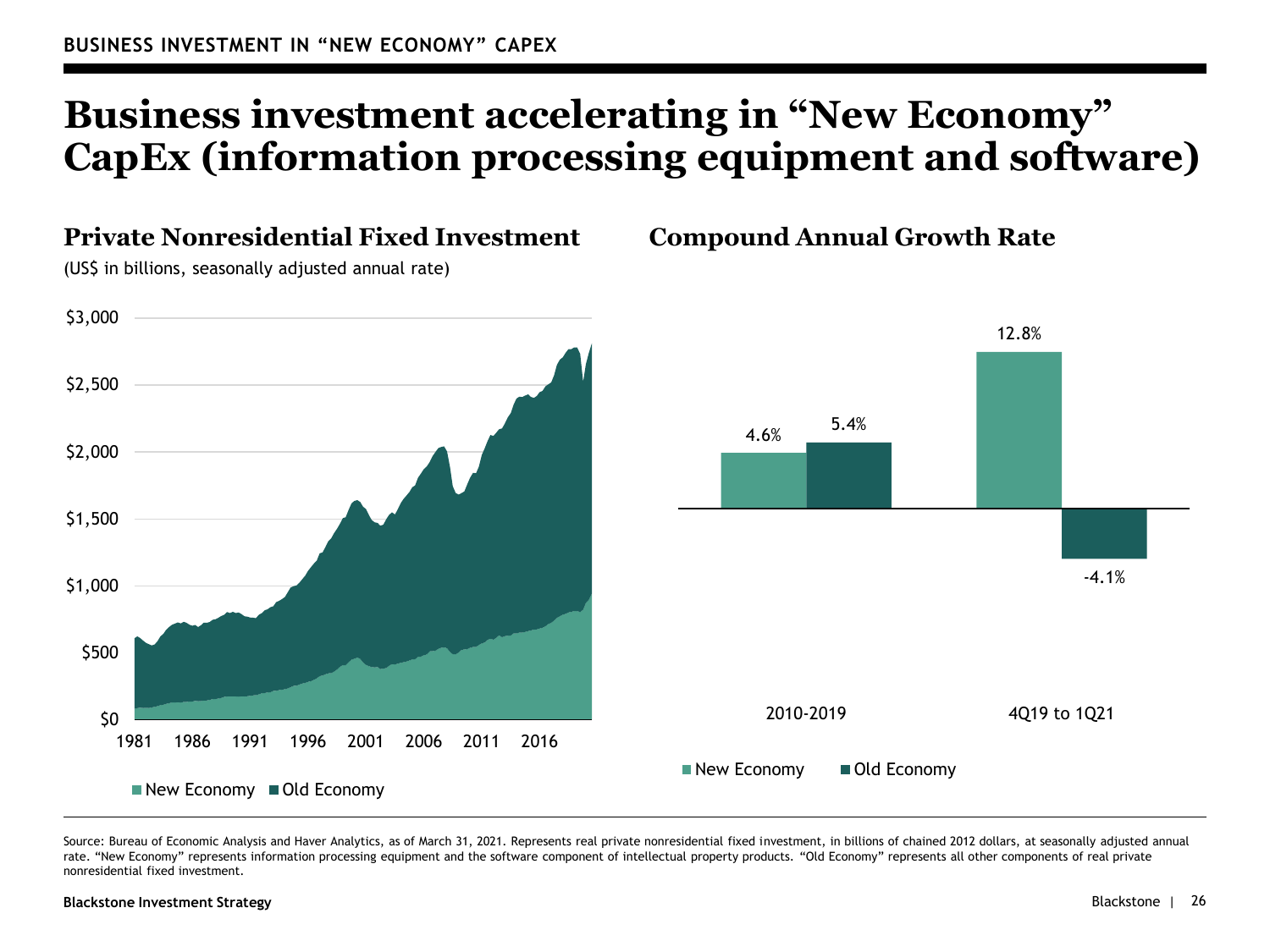# **IV. Policy Outlook**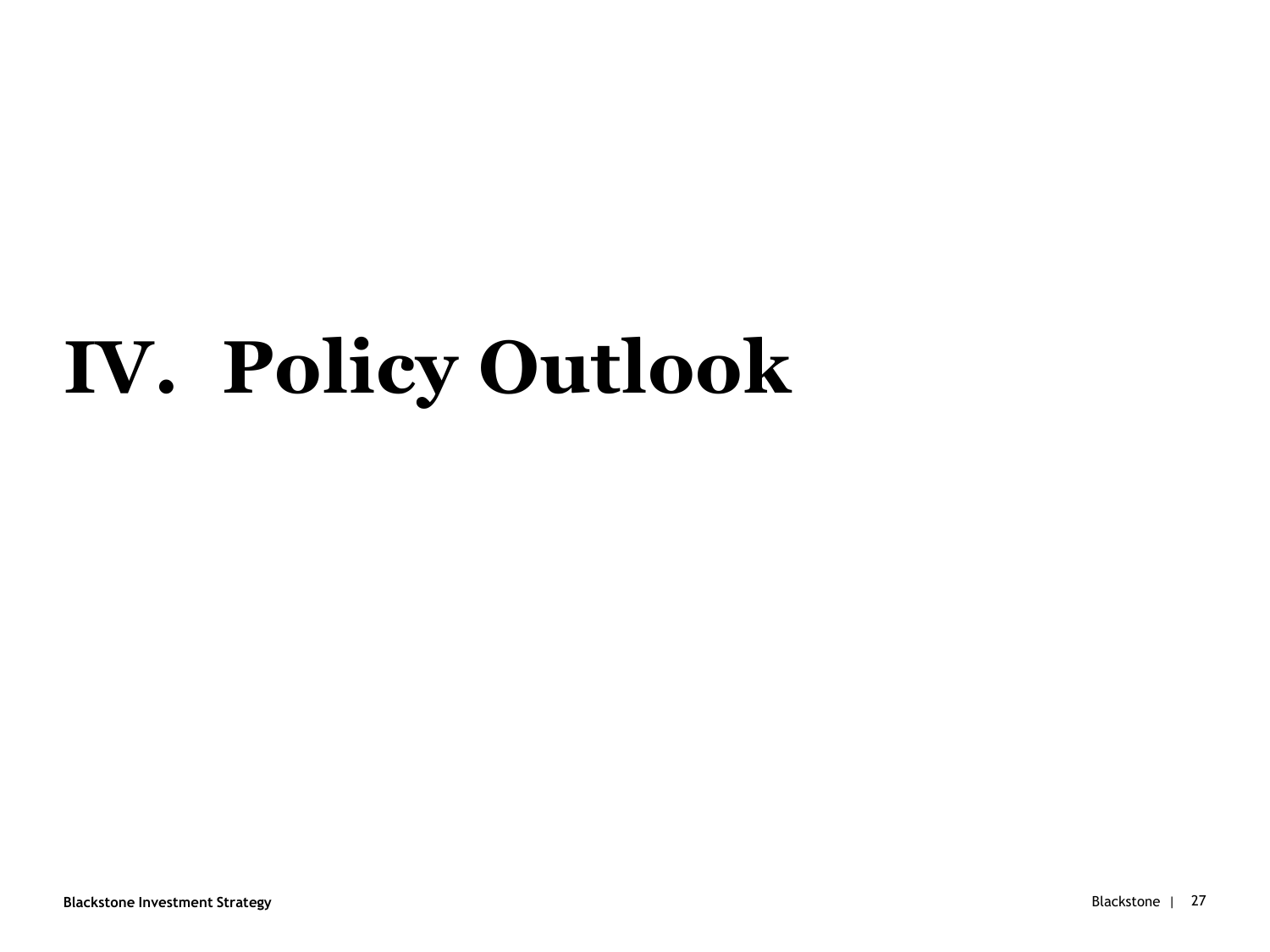## **The COVID crisis resulted in the most synchronized fiscal and monetary response in the U.S. since WWII**

#### **U.S. Federal Deficit Plus Federal Reserve Balance Sheet Expansion**

(percentage of nominal GDP)



Source: Office of Management and Budget, Federal Reserve Bank of St. Louis, Center for Financial Stability, Federal Reserve, Bureau of Economic Analysis, and Blackstone Investment Strategy, as of December 31, 2020.

#### **Blackstone Investment Strategy**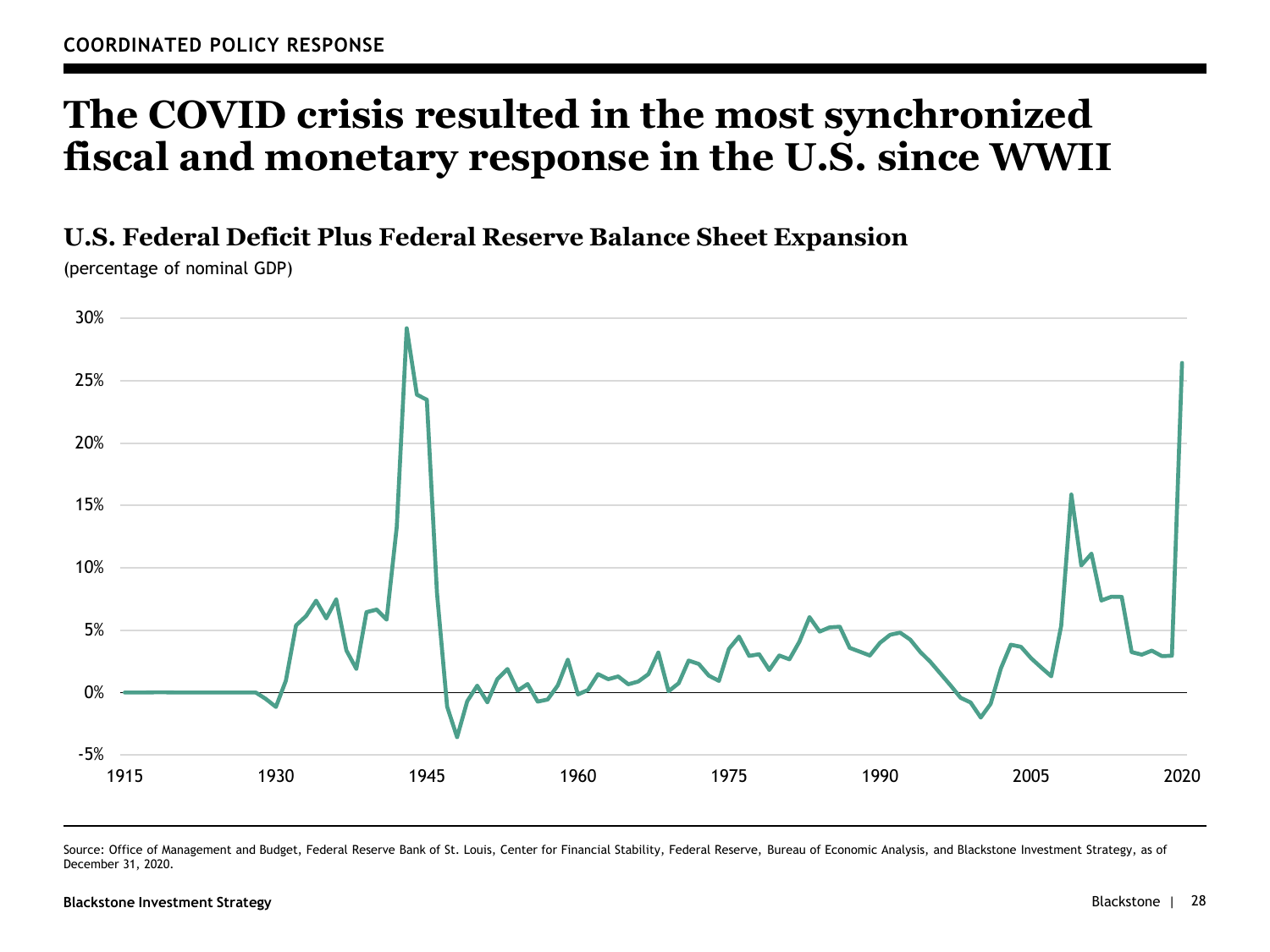## **Increases in federal government transfers have proven persistent over time**

#### **U.S. Federal Government Transfer Payments**

(percentage of GDP)



Source: Bureau of Economic Analysis, as of December 31, 2020.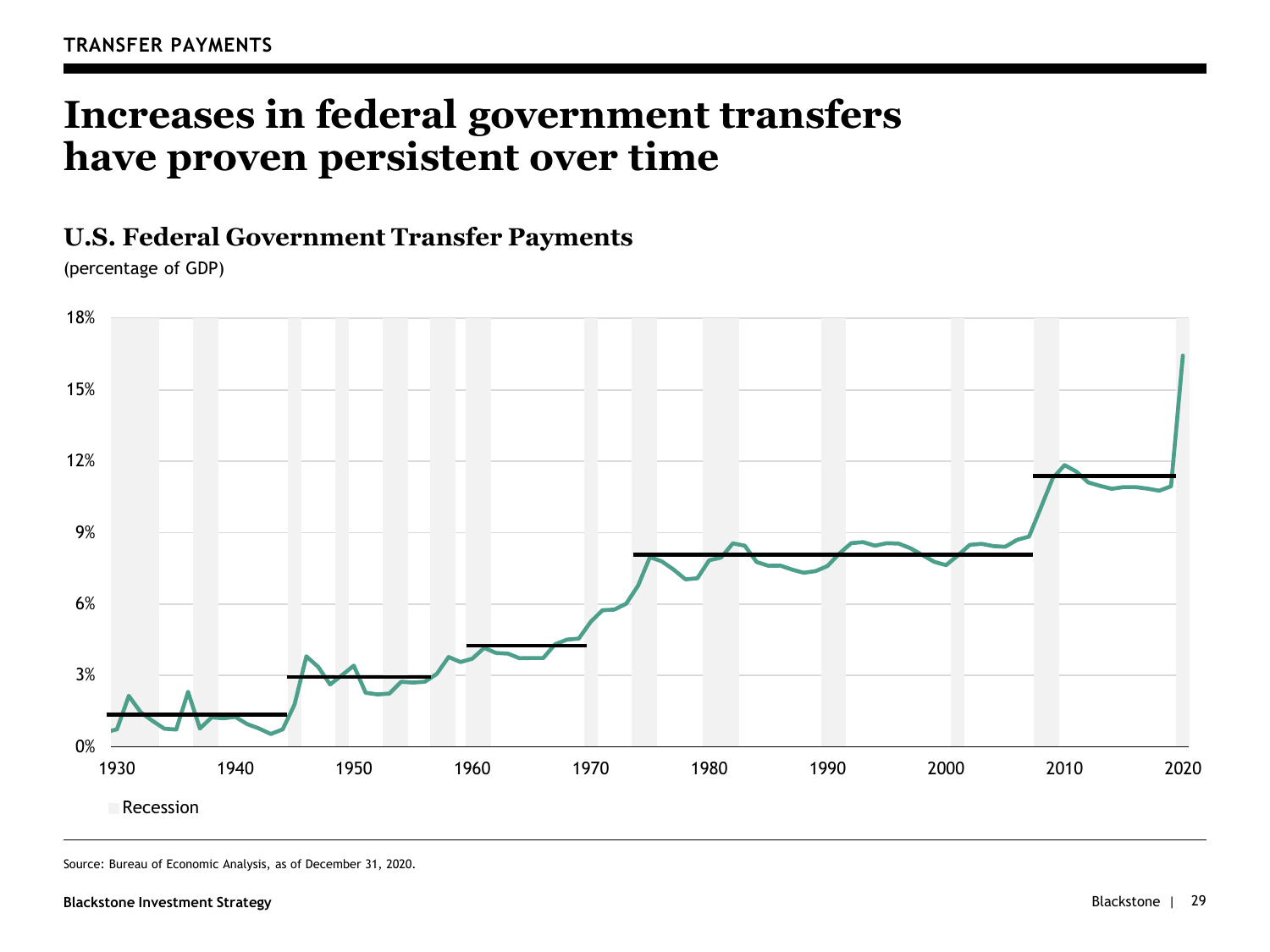## **Despite lower headline unemployment, the labor market has not achieved the inclusive recovery sought by the Fed**

#### **Measures of Unemployment(1)**

(seasonally adjusted)



Source: Bureau of Labor Statistics, as of May 31, 2021.

(1) "Unemployment Rate" is the number of unemployed persons as a percentage of the labor force. "Underemployment Rate" is unemployed persons, plus those marginally attached to the labor force, plus those employed part time for economic reasons, as a percentage of the civilian labor force plus those marginally attached to the labor force.

#### **Unemployment Rate by Race**

(seasonally adjusted)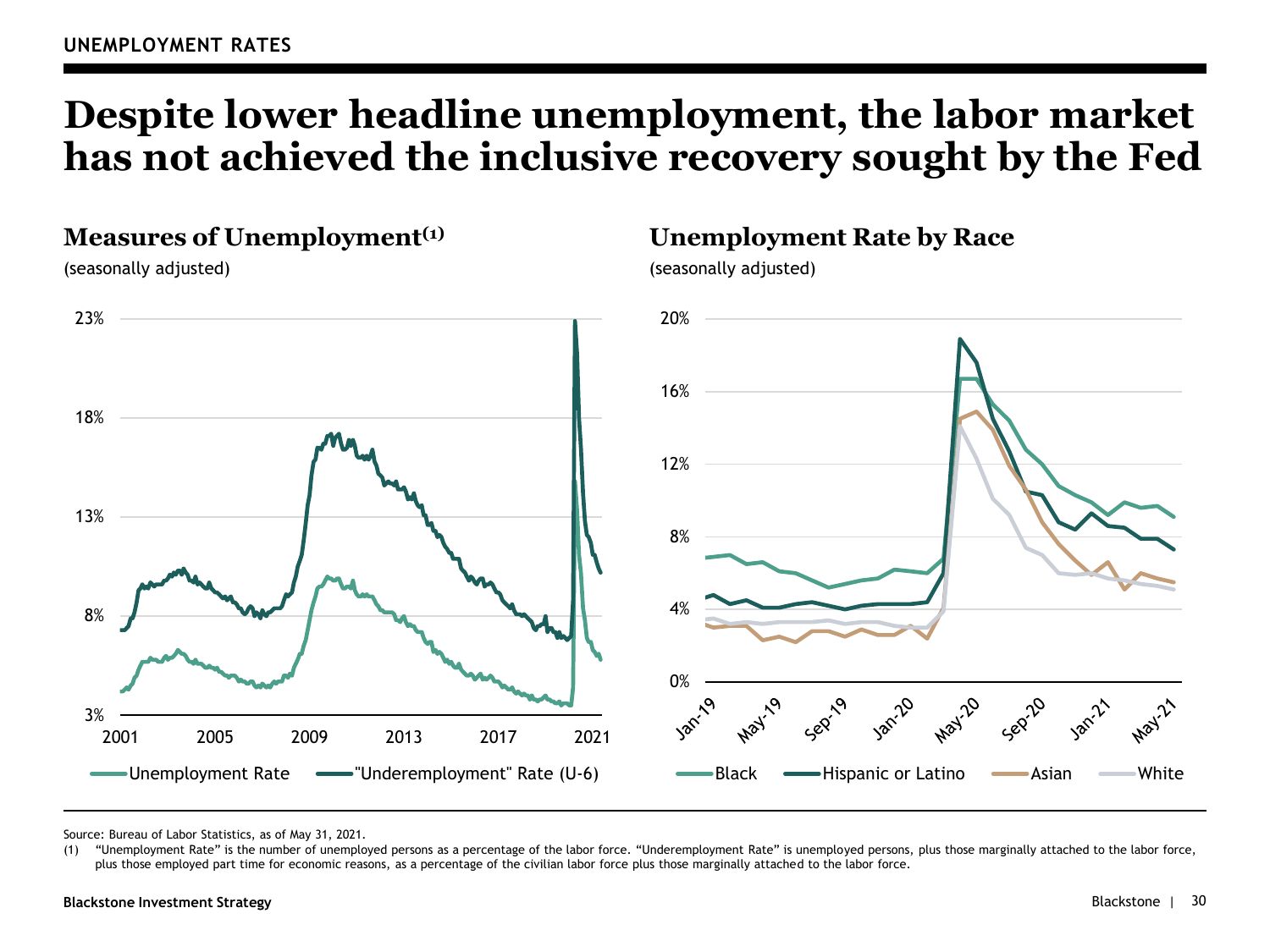## **U.S. real yields remain historically negative but may gain ground as the Fed announces a tapering decision**

**10-Year U.S. TIPS Yields**



## **Periods with Negative 10-Year U.S. TIPS Yields**

Source: Bloomberg, as of June 16, 2021. TIPS are Treasury Inflation-Protected Securities.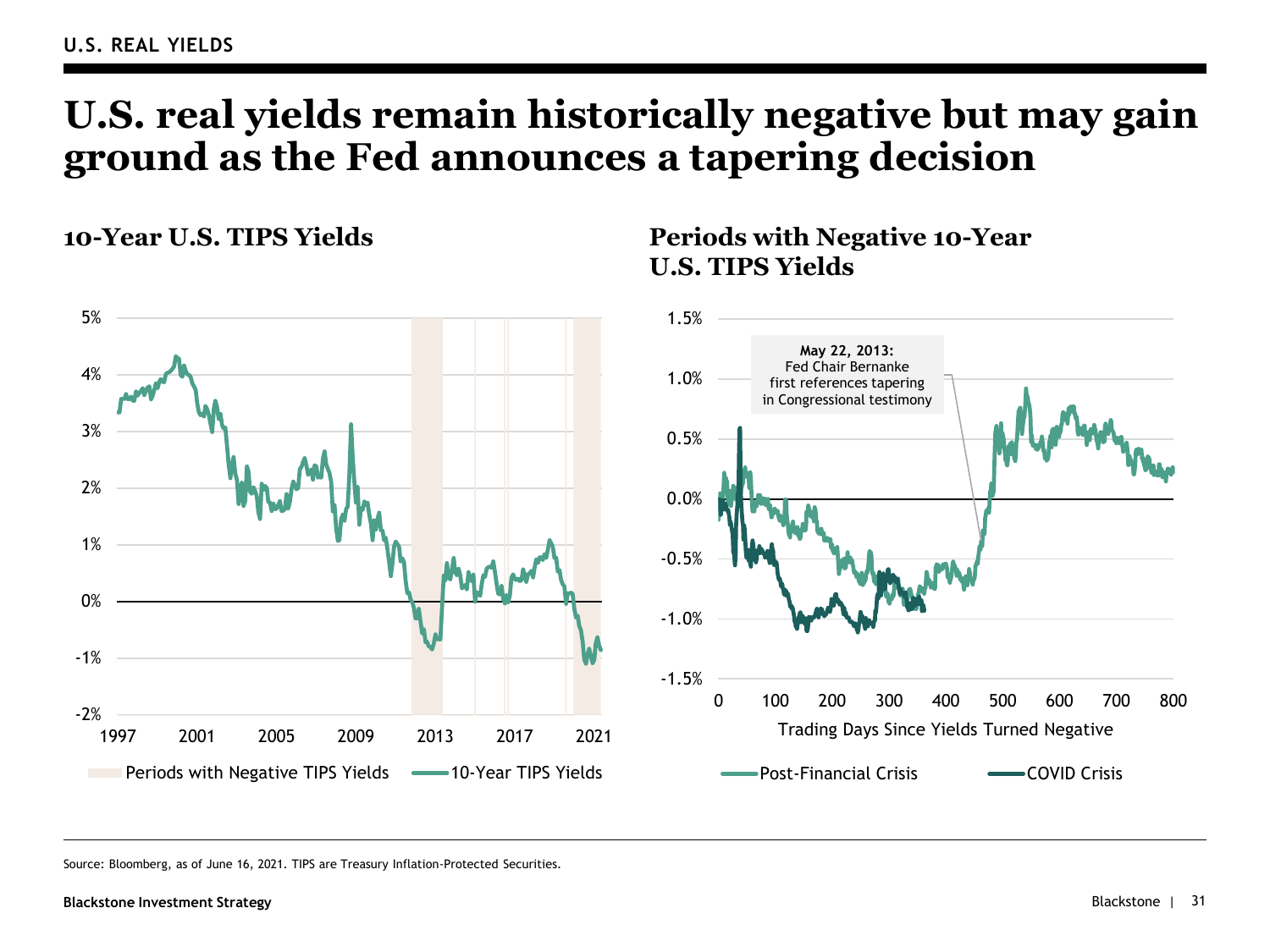# **V. Corporate Profits**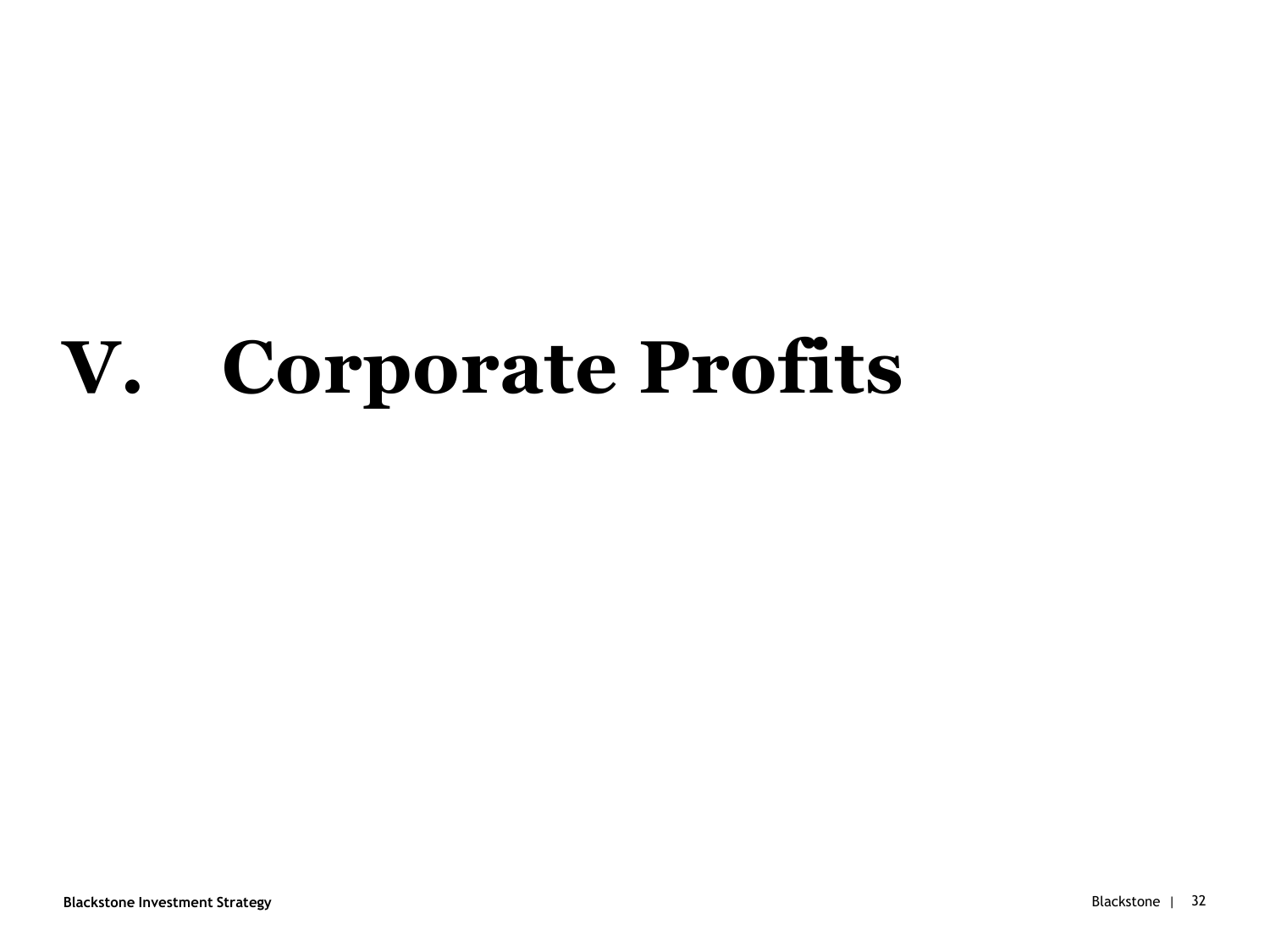# **The tailwinds that have driven profit margins higher for several decades will be headwinds in this cycle**

| <b>Profit Margin Driver</b>                                    | <b>Historical Contribution</b><br>to Margins<br>$(1970 - 2020)$ | <b>Change from</b><br>1970 to 2020               | <b>Forward Contribution</b><br>to Margins<br>(2021 onward) |
|----------------------------------------------------------------|-----------------------------------------------------------------|--------------------------------------------------|------------------------------------------------------------|
| U.S. Corporate Tax Rate                                        |                                                                 | Decreased from 48% to 21%                        |                                                            |
| <b>Globalization</b><br>(Trade % of Global GDP)                |                                                                 | Increased from 18% to 44%                        | $\blacksquare$                                             |
| Labor Share of Output<br>(Labor Compensation % of U.S.<br>GDP) |                                                                 | Decreased from 58% to 53%                        |                                                            |
| Interest Rates<br>(AAA-rated IG Bond Yield)                    |                                                                 | Decreased from 8% to 2%<br>(peak of 16% in 1981) |                                                            |

Source: Haver Analytics, World Bank, UC Davis, and Moody's, as of December 31, 2020.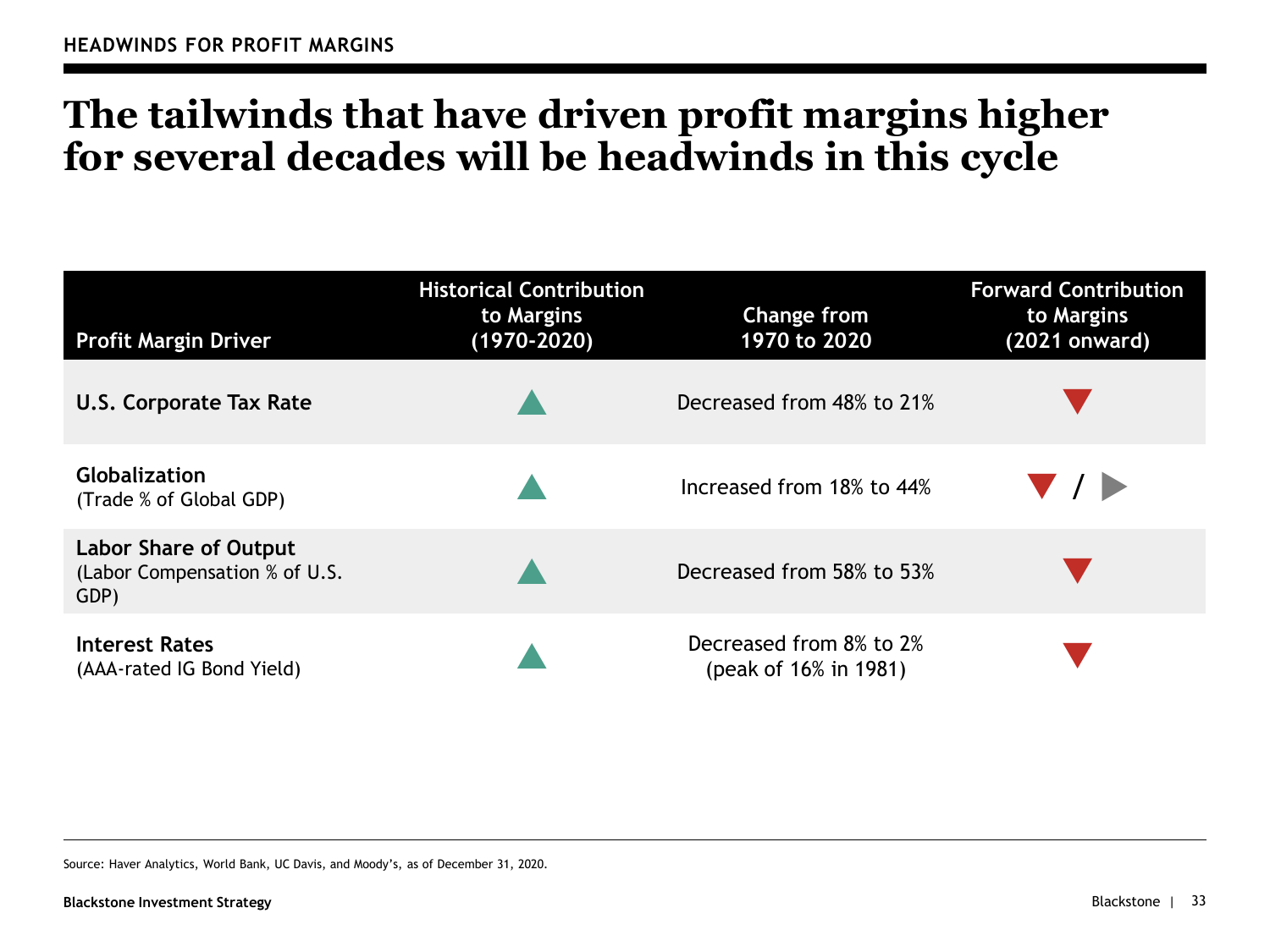## **Reversal of four secular corporate tailwinds, including higher corporate tax rate, could weigh on profit margins**

**Impact of Four Corporate Tailwinds on S&P 500 Profit Margins(1)**

**Modeled Change from 1Q21 S&P 500 Profit Margins by Corporate Tax Rate(2)**



Source: Bureau of Economic Analysis, Federal Reserve, Bloomberg, Haver Analytics, and Blackstone Investment Strategy, as of March 31, 2021.

(1) "Corporate Tailwinds" are defined as labor compensation as share of GDP, imports of goods and services as share of GDP, implied interest rates on corporate debt (nonfinancial corporate net interest divided by business debt), and the U.S. statutory corporate income tax rate. "Modeled Profit Margins" represents the linear decomposition of quarterly S&P 500 profit margins on these tailwinds.

(2) Projections use the coefficients derived from the linear decomposition described above and assume that labor compensation, imports, and implied interest rates maintain their level as of 1Q21.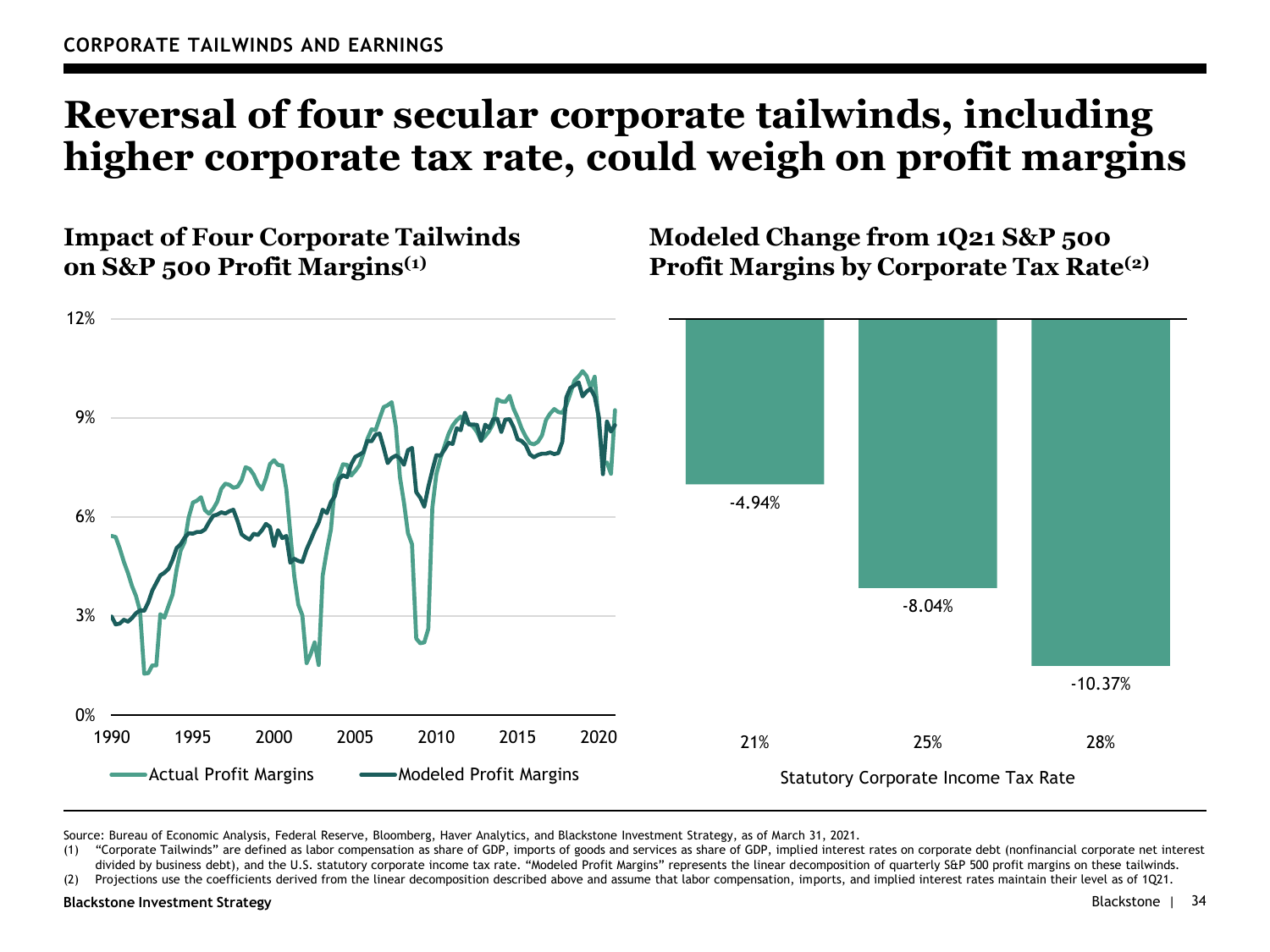## **Corporate tax rates fell globally since 2000; U.S. tariff rates declined for ~30 years before rising sharply in 2018**

**U.S. Tariff Rate: Weighted** 

**Mean of All Products**

#### **Central Government Statutory Corporate Income Tax Rate: 2000 vs. 2020**



Source: Organisation for Economic Co-operation and Development, World Bank, and Haver Analytics. Tax rates are as of December 31, 2020; tariff data are as of December 31, 2019. Tariff data unavailable for 1994.

#### **Blackstone Investment Strategy** Blackstone | 35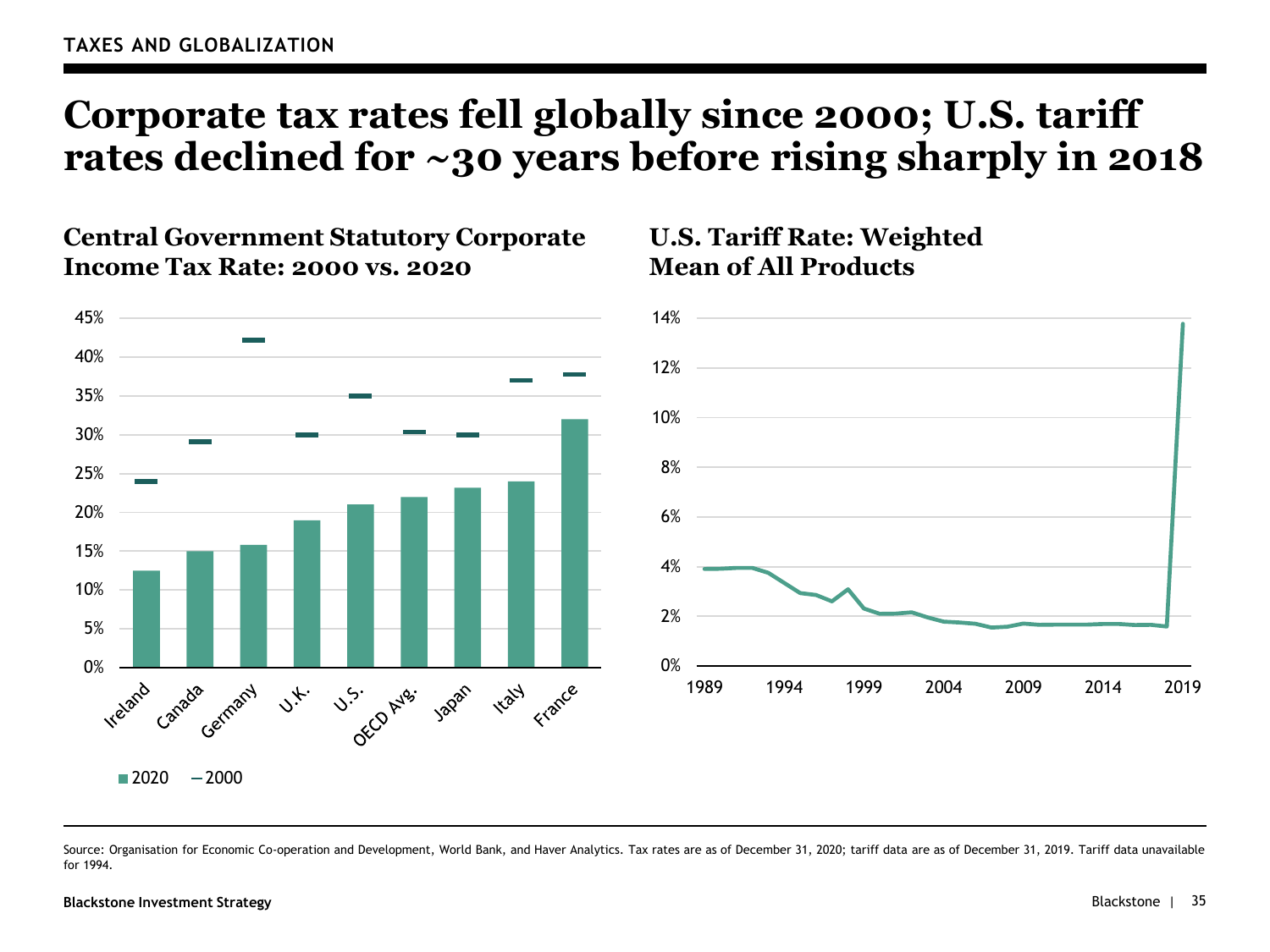## **Labor share of output and corporate debt service paid have declined in tandem for decades**

#### **Labor Compensation: Share of U.S. GDP**

(4-quarter moving average)



## **Implied Interest Rates: U.S. Corporate Debt**

(aggregate debt service paid as % of outstanding corporate debt)



Source: Bureau of Economic Analysis, Federal Reserve, and Haver Analytics, as of December 31, 2019.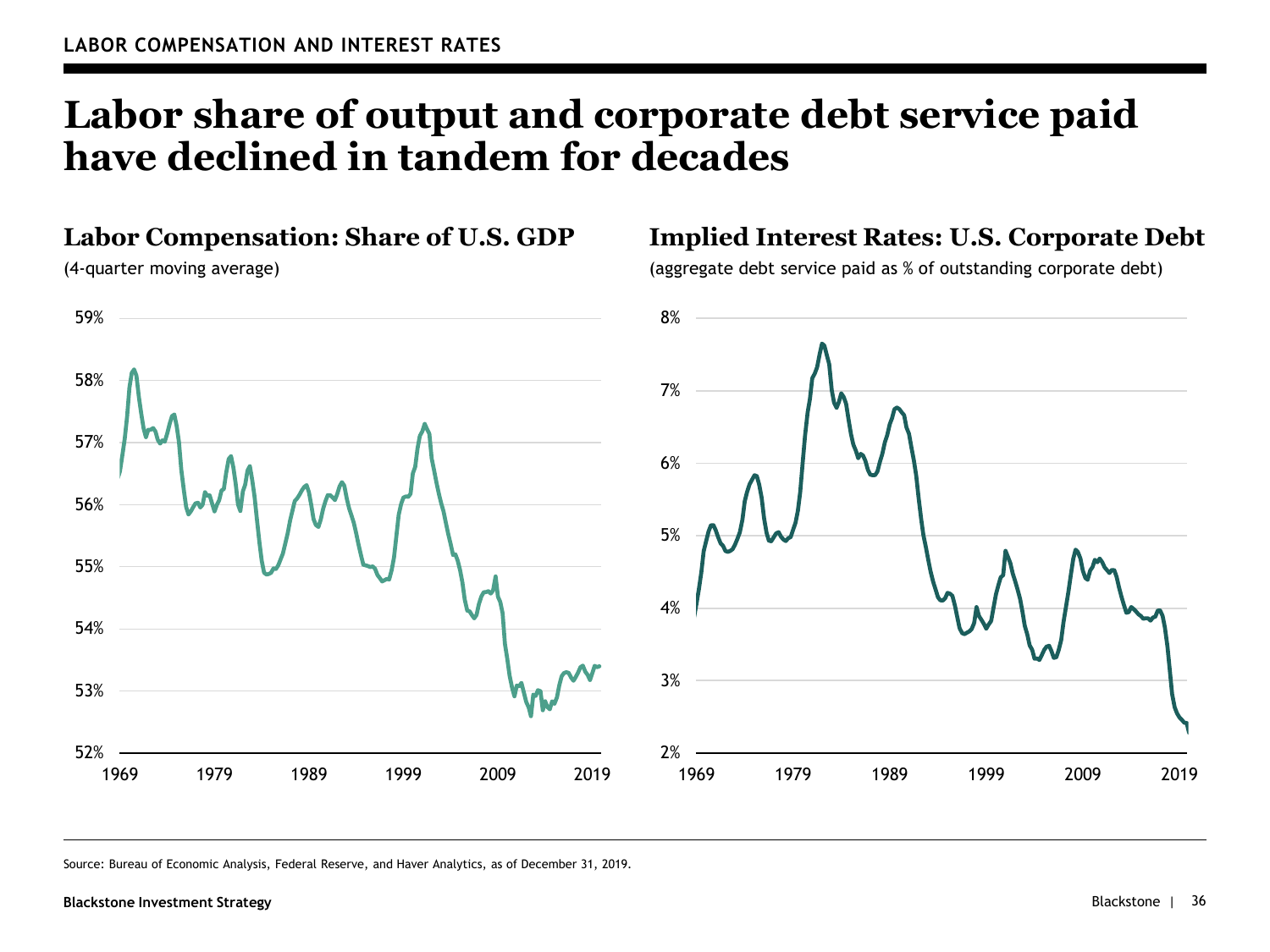## **S&P 500 company costs are rising, which may begin to slow margin expansion over the coming quarters**

**S&P 500 Aggregate Index Company Costs(1)**

(YoY change)



Source: Strategas, as of May 31, 2021.

(1) "Company Costs" are the direct costs attributable to the production of goods sold by a company. This includes the cost of the materials used in creating the goods along with the direct labor costs used in production.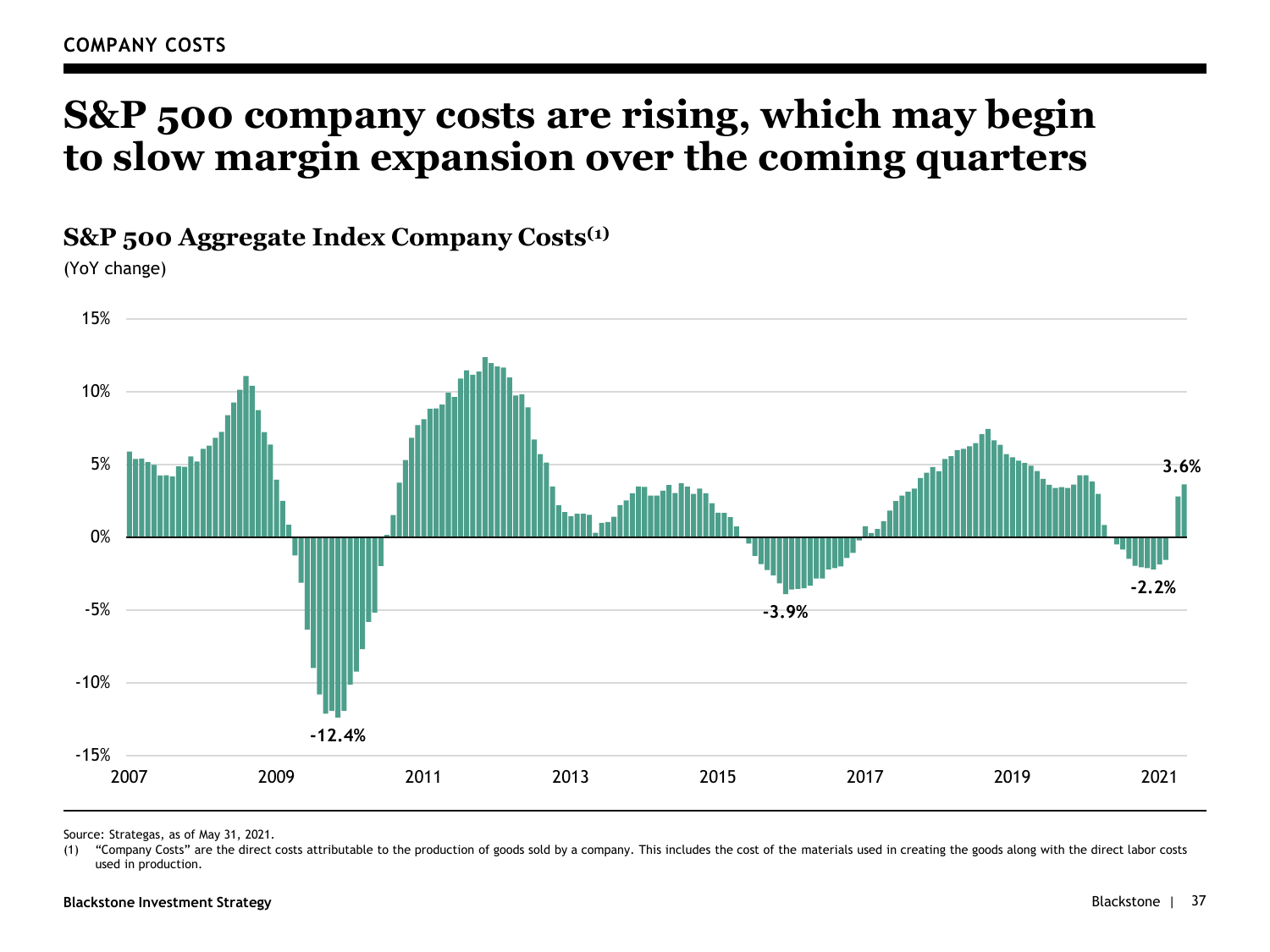# **VI. Credit Markets**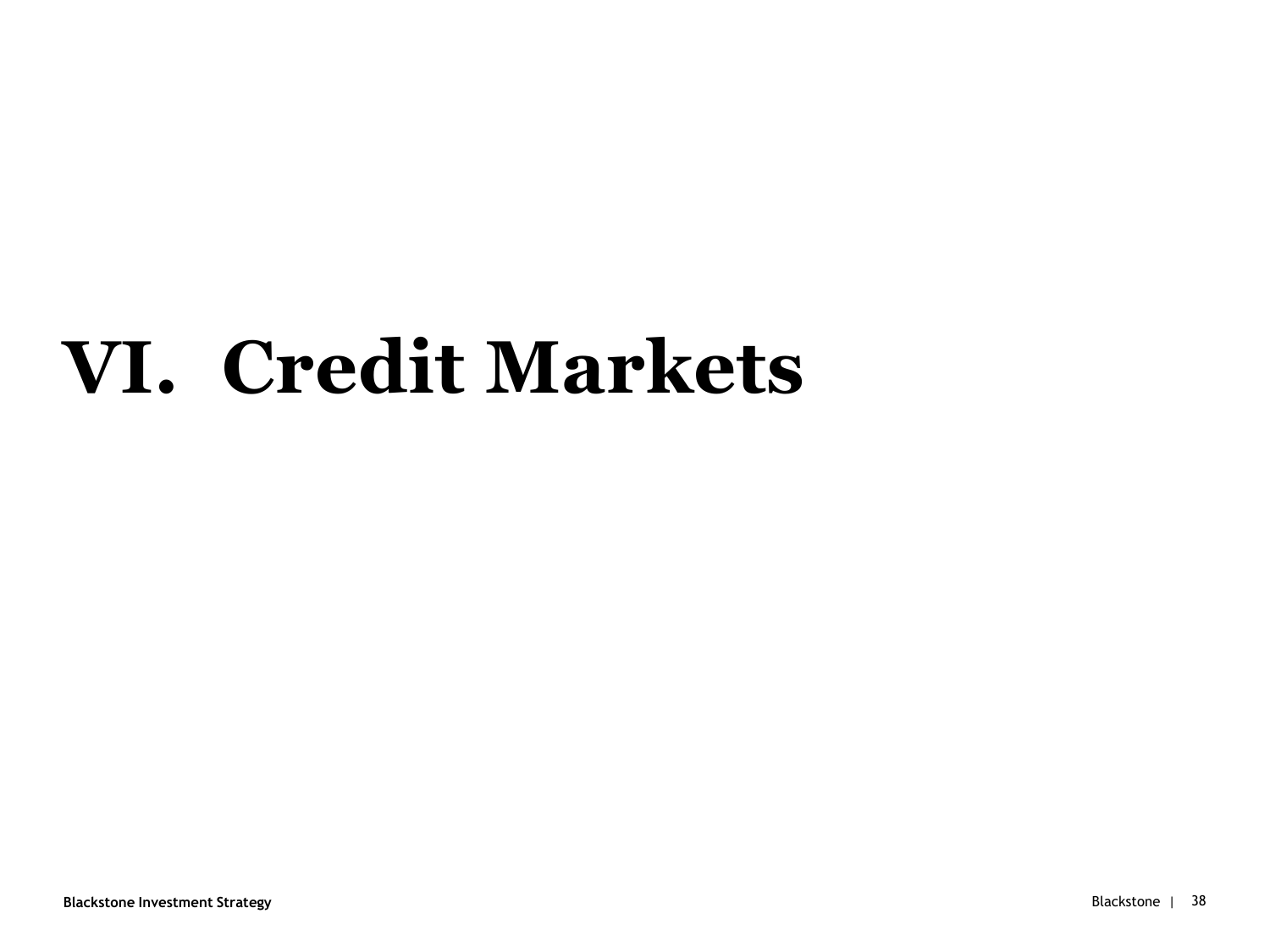## **Low corporate bond yields have driven record issuance, with value of bonds outstanding continuing to rise**



Source: Federal Reserve, Bloomberg, and Haver Analytics, as of May 31, 2021 (bond yields) and March 31, 2021 (bonds outstanding). "Investment Grade Corporate Bond Yields" represented by the yield to worst for the Bloomberg Barclays U.S. Corporate Bond Index.

#### **Blackstone Investment Strategy**

**Nonfinancial Corporate Bonds Outstanding**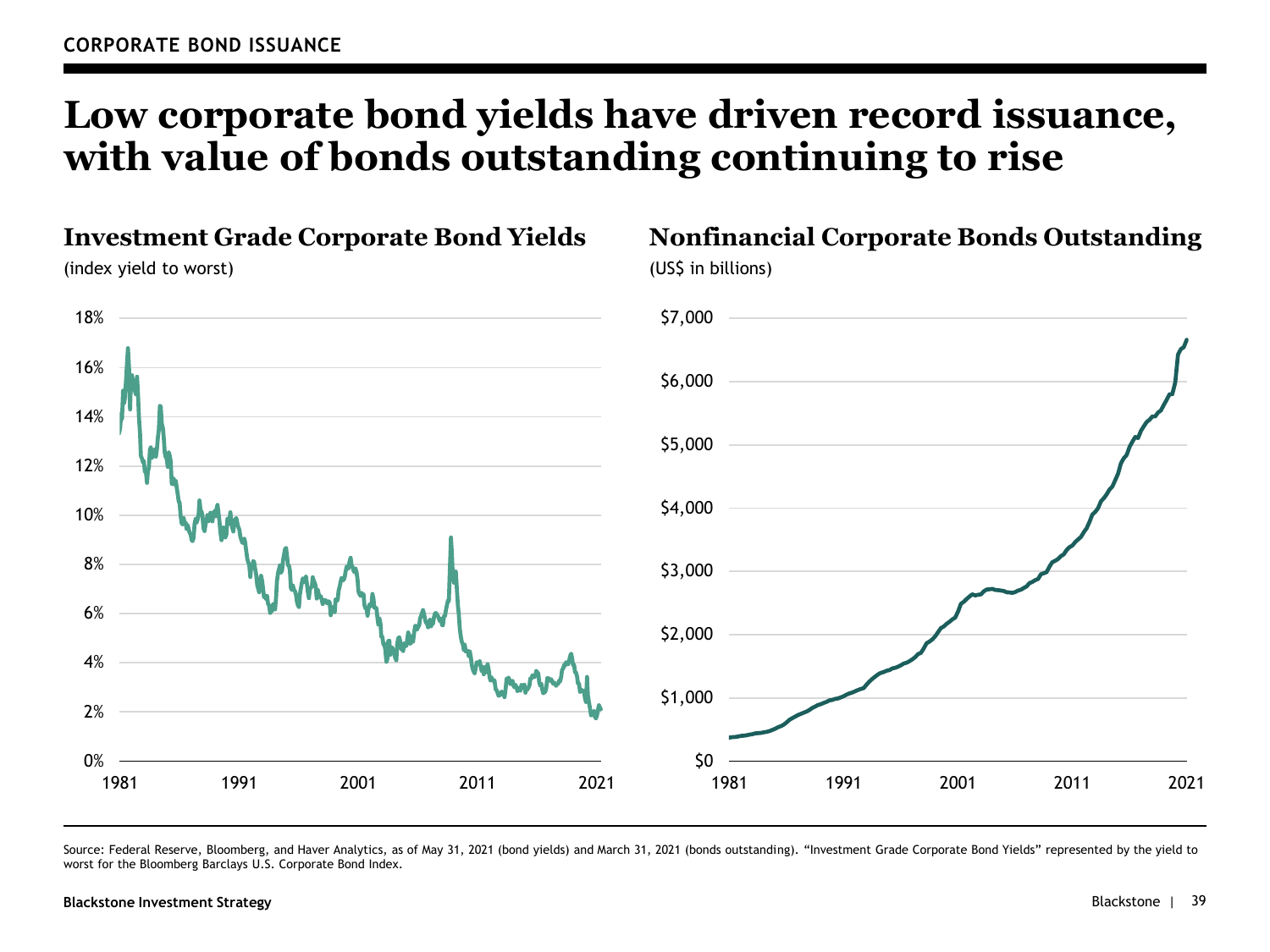## **Bank loan-to-deposit ratio at historic low as excess cash flooded the system with deposits**



**Commercial Bank Loan-to-Deposit Ratio**

Source: Federal Reserve and Haver Analytics, as of May 31, 2021. Represents data for all commercial banks in the U.S. Loans include all loans and leases in bank credit.

#### **Blackstone Investment Strategy** Blackstone |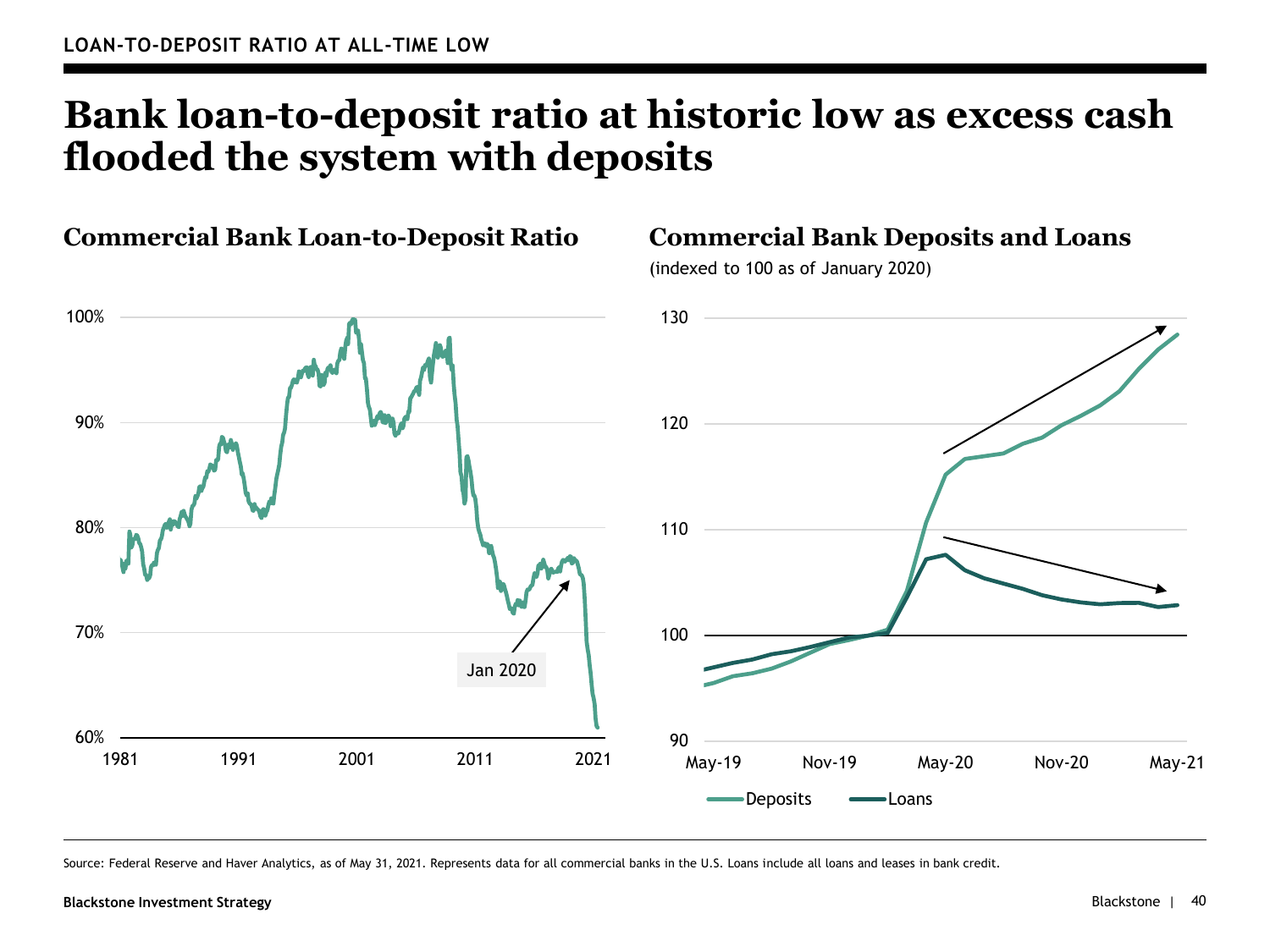## **Duration of global debt has been extended, poses risk that mass refinancing could occur in higher-rate world**

### **Nonfinancial Corporate Maturity Wall: Investment-Grade**

(share of total regional nonfinancial investment-grade debt)



### **Nonfinancial Corporate Maturity Wall: Speculative-Grade**

(share of total regional nonfinancial speculative-grade debt)



Source: S&P 500 Global Ratings Research, as of January 1, 2021. Includes bonds, loans, and revolving credit facilities that are rated by S&P Global Ratings. Total regional investment-grade (i.e., rated 'BBB-' and higher) and speculative-grade (i.e., rated 'BB+' and lower) debt is as of October 1, 2020.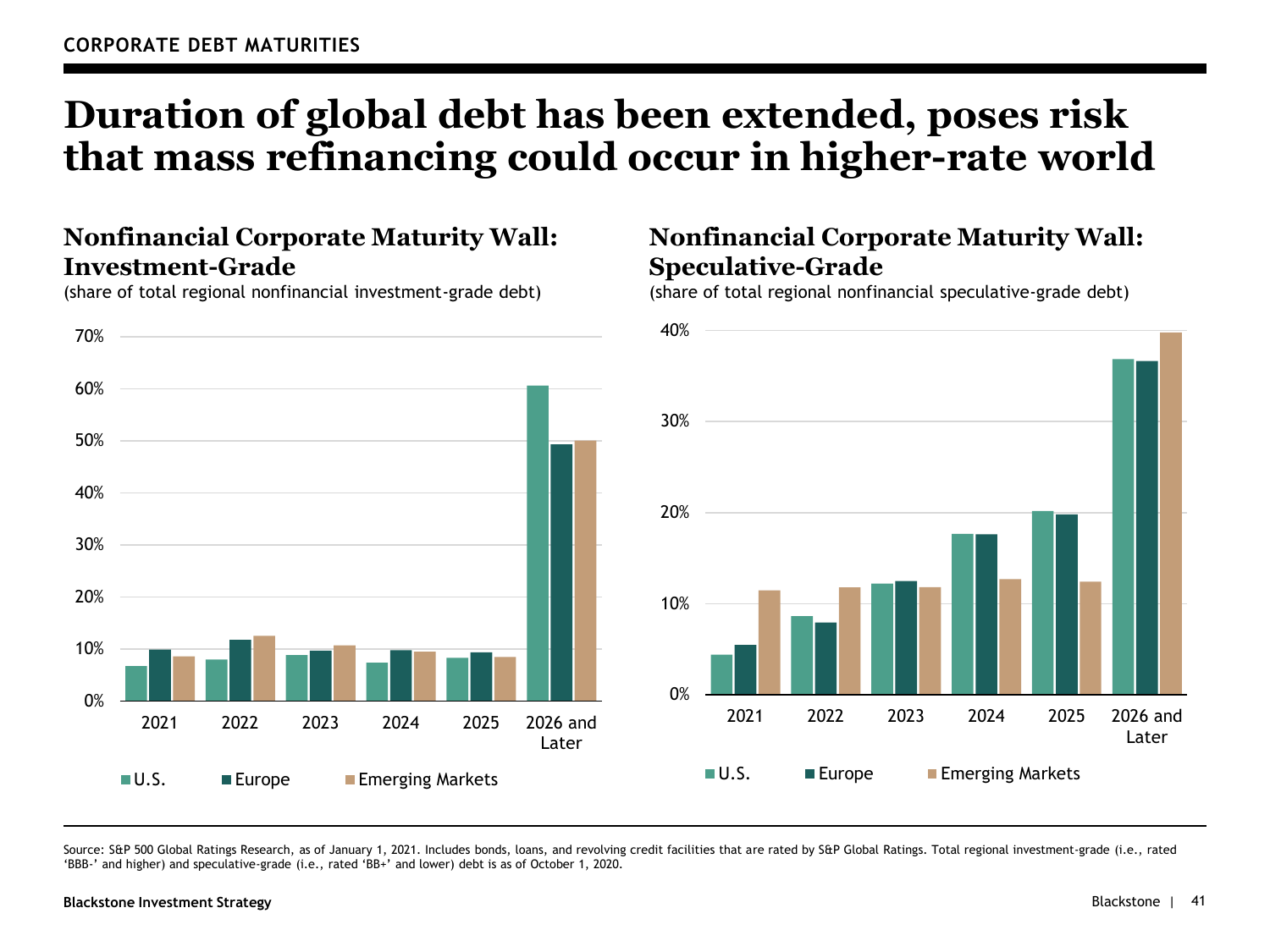# **VII. Equity Markets**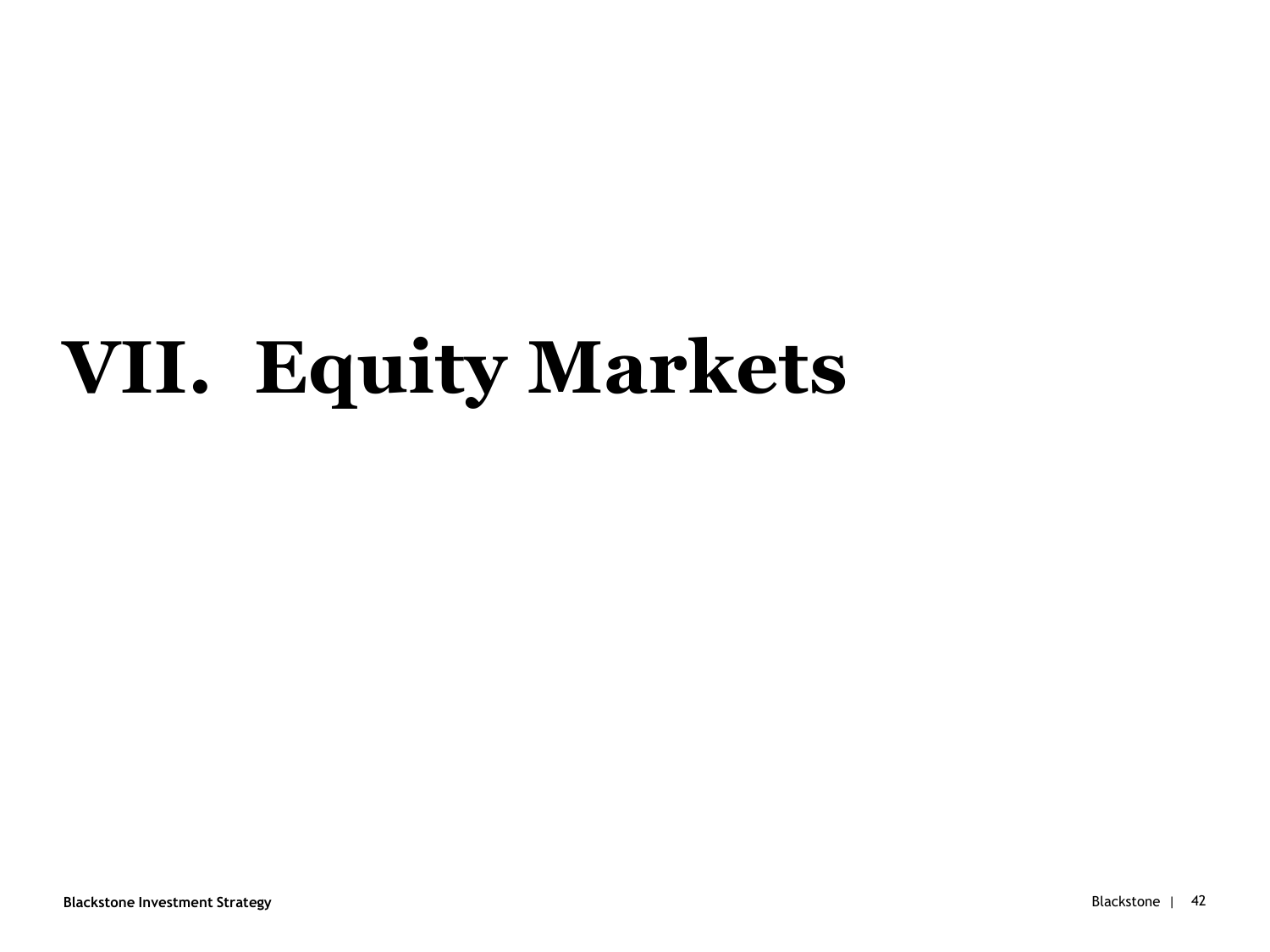## **Market sentiment at optimistic extreme in recent months**



### **NDR Crowd Sentiment Poll**



#### **S&P 500 Index Performance(1)** Full History: 12/1/1995–6/15/2020

| NDR Crowd Sentiment Poll is: 7 % Gain / Annum % of Time |        |    |
|---------------------------------------------------------|--------|----|
| Above $66.0$                                            | $-0.8$ | 27 |
| 57.0 - 66.0 from Above                                  | 1.9    | 18 |
| 57.0 - 66.0 from Below                                  | 22.3   | 19 |
| <b>Below 57.0</b>                                       | 11.1   | 35 |
| Buy / Hold = $7.6\%$ Gain / Annum                       |        |    |

#### **Historical average value of Crowd Sentiment Poll at: (2)**

- Optimistic extremes (down arrows) =  $68.7$
- Pessimistic extremes (up arrows) =  $46.8$
- Average spread between extremes = 21.9

#### **Extremes generated when sentiment reading: (3)**

- **•** Rises above  $61.5$  = Extreme Optimism
- Declines below  $55.5$  = Extreme Pessimism

Source: Ned Davis Research, as of June 15, 2020.

(1) Totals may not sum due to rounding.

(2) Arrows represent extremes in optimism and pessimism. They do not represent buy and sell signals and can only be known for certain (and added to the chart) in hindsight.

(3) Sentiment must reverse by 10 percentage points to signal an extreme, in addition to reaching the above extreme levels.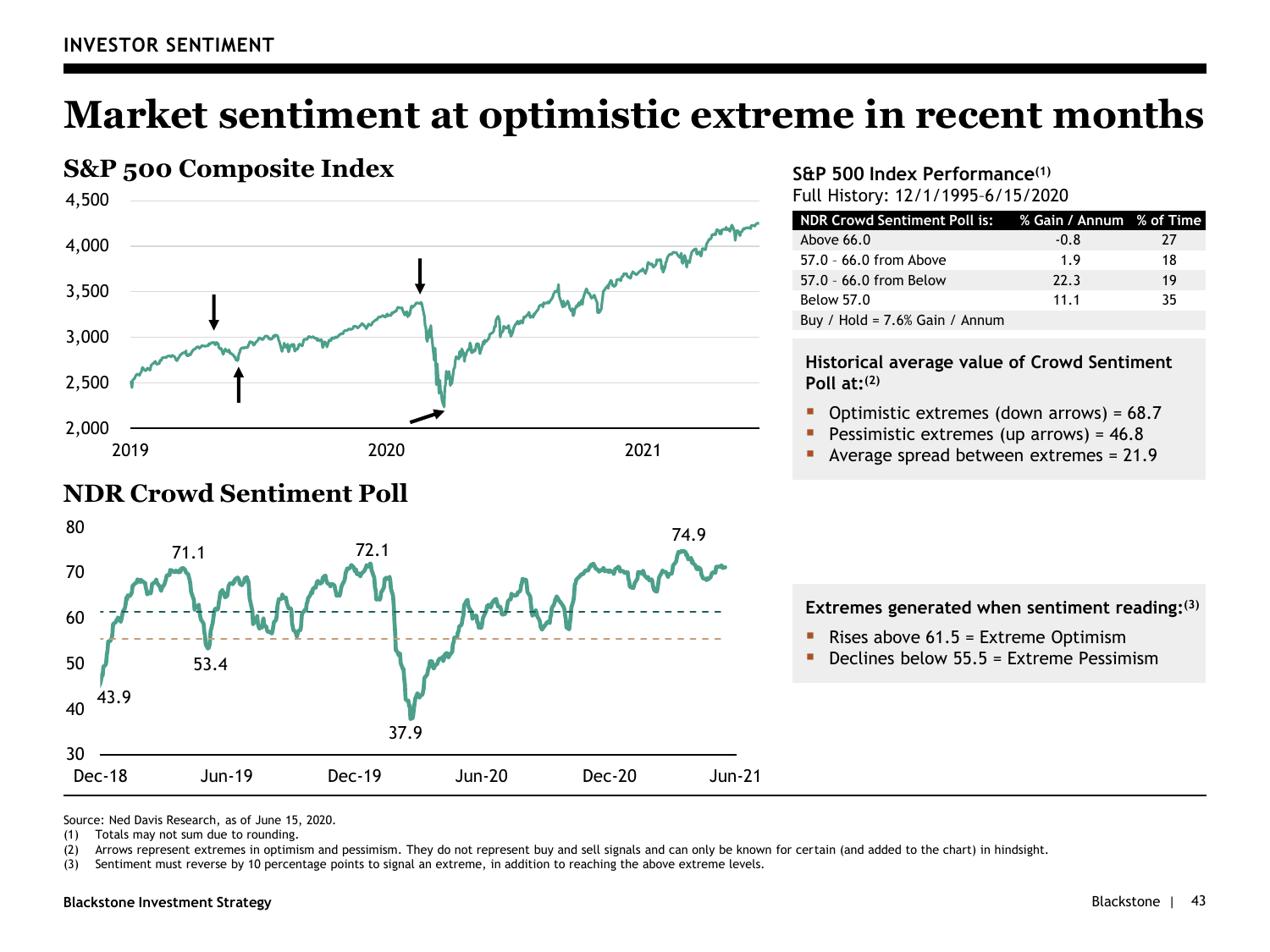## **Historically low rates distort the traditional relationship between interest rates and equities**

#### **S&P 500 Dividend Discount Model(1)**

|                 | 1.00% | 1.25% | 1.50% | 1.75% | 2.00% | 2.25% | 2.50% | 2.75% | 3.00% | 3.25% | 3.50% |
|-----------------|-------|-------|-------|-------|-------|-------|-------|-------|-------|-------|-------|
| \$220           | 8,024 | 6,591 | 5,592 | 4,856 | 4,292 | 3,845 | 3,482 | 3,182 | 2,929 | 2,714 | 2,528 |
| \$222           | 8,097 | 6,651 | 5,643 | 4,901 | 4,331 | 3,880 | 3,514 | 3,211 | 2,956 | 2,739 | 2,551 |
| \$224<br>S      | 8,170 | 6,711 | 5,694 | 4,945 | 4,370 | 3,915 | 3,545 | 3,240 | 2,983 | 2,763 | 2,574 |
| 읎<br>\$226      | 8,243 | 6,771 | 5,745 | 4,989 | 4,409 | 3,950 | 3,577 | 3,269 | 3,009 | 2,788 | 2,597 |
| \$228           | 8,316 | 6,831 | 5,796 | 5,033 | 4,448 | 3,985 | 3,609 | 3,298 | 3,036 | 2,813 | 2,620 |
| Month<br>\$230  | 8,388 | 6,891 | 5,847 | 5,077 | 4,487 | 4,019 | 3,640 | 3,326 | 3,062 | 2,837 | 2,643 |
| \$232           | 8,461 | 6,950 | 5,897 | 5,121 | 4,526 | 4,054 | 3,672 | 3,355 | 3,089 | 2,862 | 2,666 |
| ያ<br>\$234      | 8,534 | 7,010 | 5,948 | 5,166 | 4,565 | 4,089 | 3,704 | 3,384 | 3,116 | 2,887 | 2,689 |
| Twel<br>\$236   | 8,607 | 7,070 | 5,999 | 5,210 | 4,604 | 4,124 | 3,735 | 3,413 | 3,142 | 2,911 | 2,712 |
| \$238           | 8,680 | 7,130 | 6,050 | 5,254 | 4,643 | 4,159 | 3,767 | 3,442 | 3,169 | 2,936 | 2,735 |
| ဥ္မက<br>\$240   | 8,753 | 7,190 | 6,101 | 5,298 | 4,682 | 4,194 | 3,799 | 3,471 | 3,196 | 2,961 | 2,758 |
| ニ<br>て<br>\$242 | 8,826 | 7,250 | 6,152 | 5,342 | 4,721 | 4,229 | 3,830 | 3,500 | 3,222 | 2,985 | 2,781 |
| ⊨<br>\$244      | 8,899 | 7,310 | 6,202 | 5,386 | 4,760 | 4,264 | 3,862 | 3,529 | 3,249 | 3,010 | 2,804 |
| \$246           | 8,972 | 7,370 | 6,253 | 5,430 | 4,799 | 4,299 | 3,894 | 3,558 | 3,275 | 3,035 | 2,827 |
| \$248           | 9,045 | 7,430 | 6,304 | 5,475 | 4,838 | 4,334 | 3,925 | 3,587 | 3,302 | 3,059 | 2,850 |
| \$250           | 9,118 | 7,490 | 6,355 | 5,519 | 4,877 | 4,369 | 3,957 | 3,616 | 3,329 | 3,084 | 2,873 |

#### **10-Year Treasury Yield**

Source: Blackstone Investment Strategy, as of June 24, 2021.

(1) Assumes starting S&P 500 Earnings Per Share of \$140.55, and that EPS start the period increasing / decreasing to level indicated in first column, before increasing / decreasing linearly over 2 years to a 4% nominal growth rate and remaining there in perpetuity. Further assumes dividend payout ratio remains at prior year's level of 41.94% and equity risk premium is a constant 4.15%.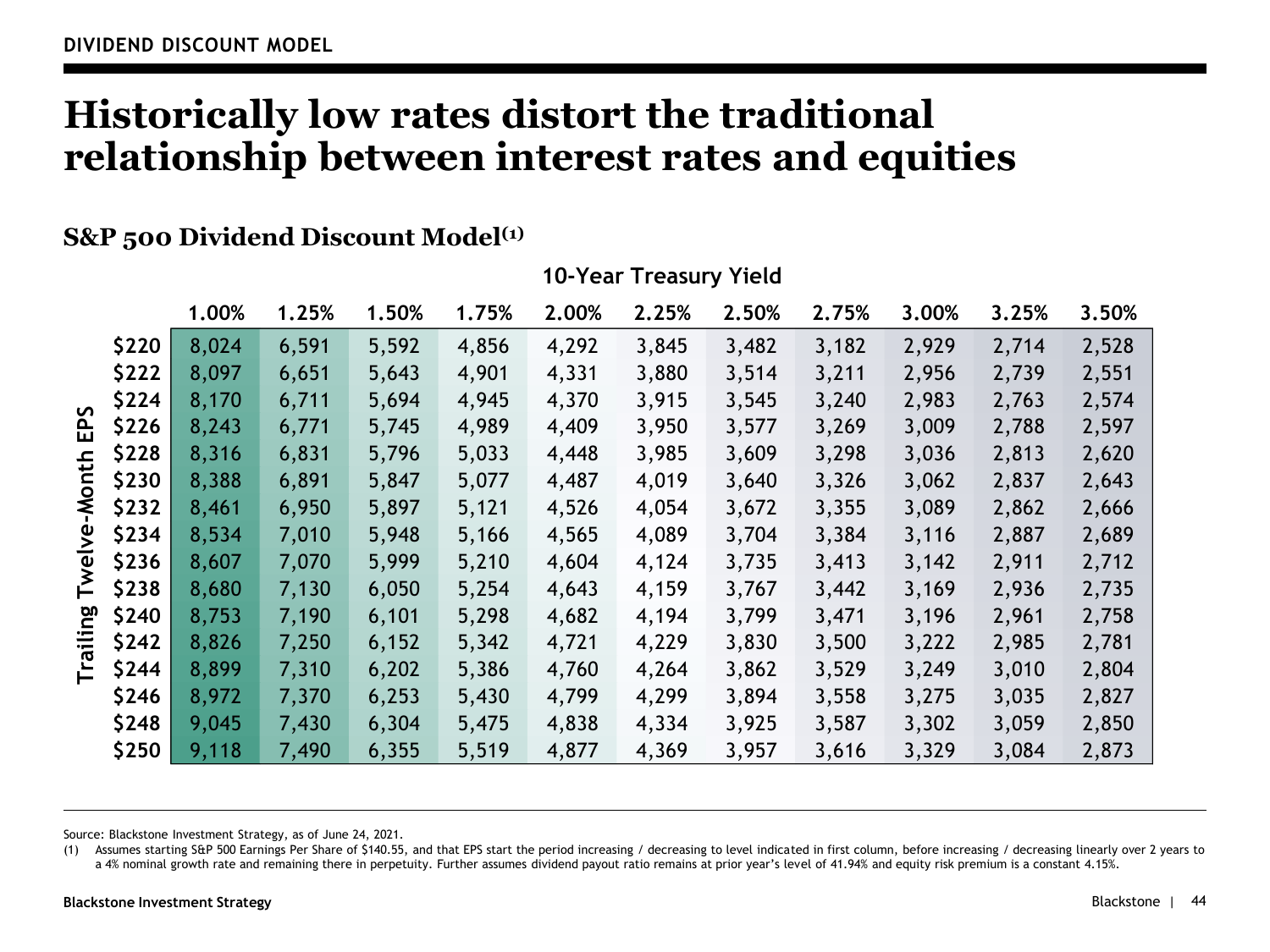# **Even with high positive guidance, a record share of S&P 500 companies beat earnings estimates in 1Q21**



## **Share of S&P 500 Companies Beating Earnings Estimates**



Source: Strategas, as of June 22, 2021.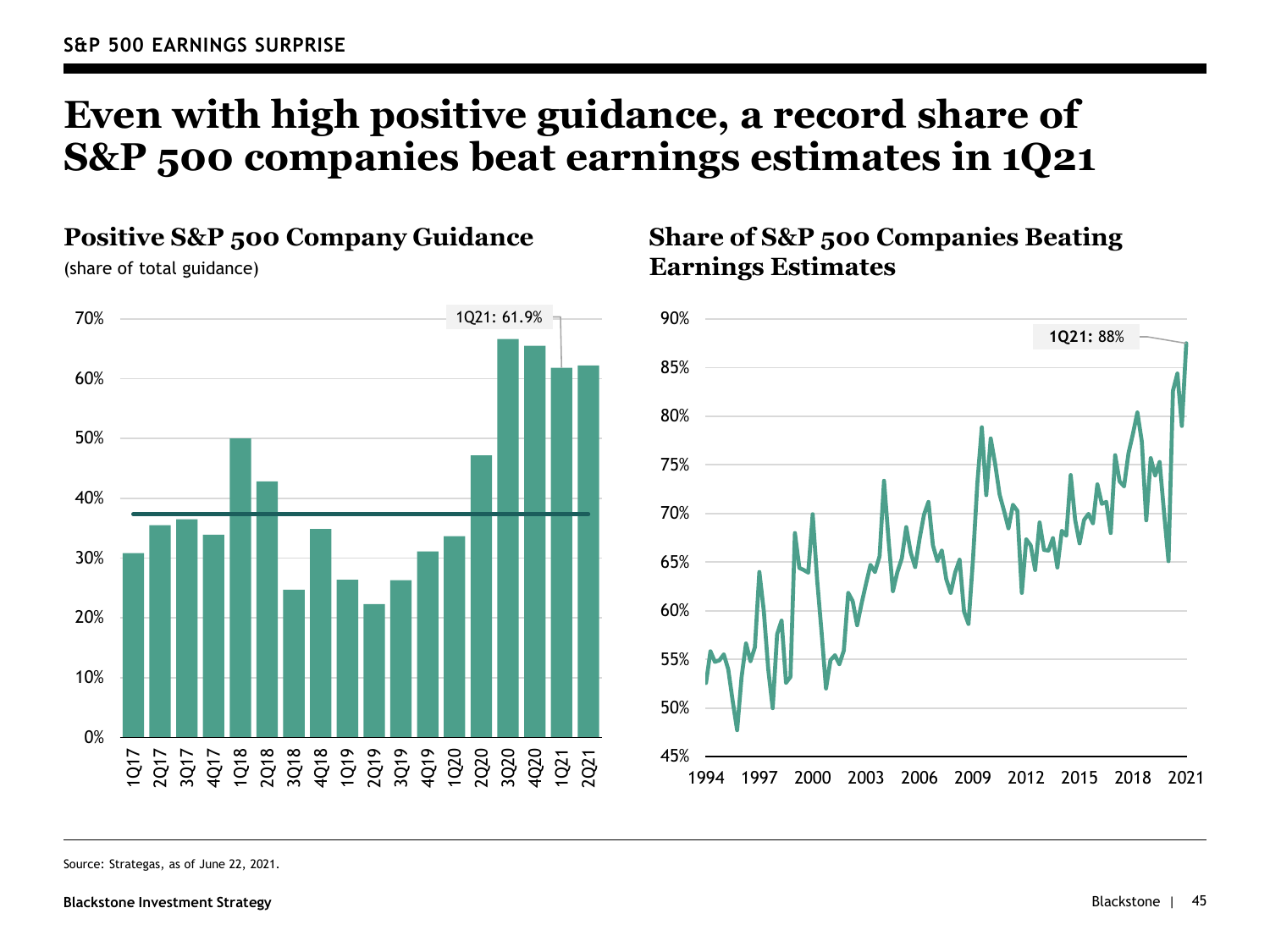## **67 component stocks in the S&P 500 are valued at more than 10x their sales, a record high**

**S&P 500 Index and Component Stocks Trading Above 10x Sales**



Source: Bloomberg and Blackstone Investment Strategy. Observations are quarterly, except for the final data point, which is as of June 1, 2021.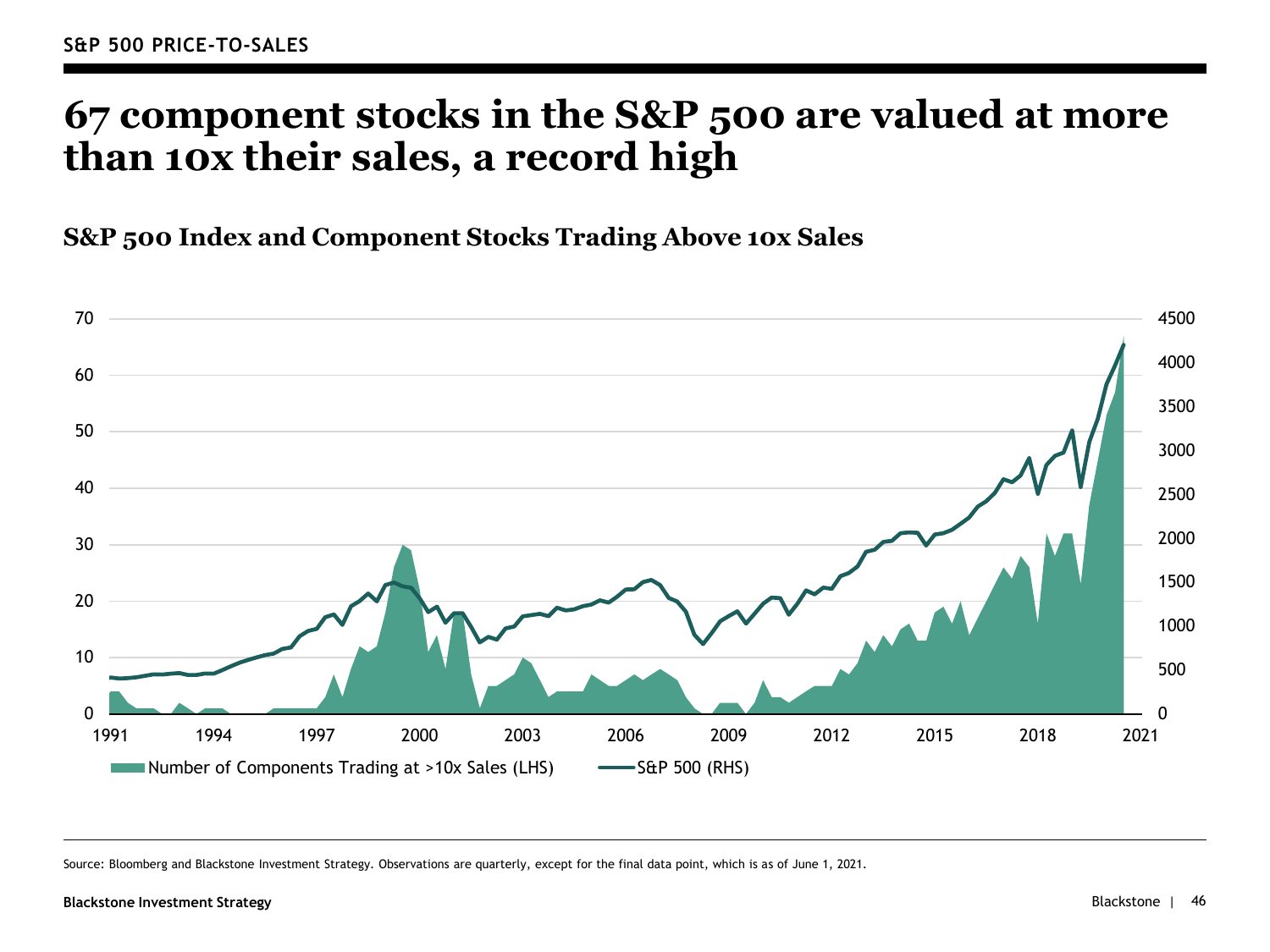# **Household equity exposure is at a record high, signaling the hunt for yield and a potential risk to market stability**

**U.S. Household Equity Assets as Percentage of Total Assets**



Source: Federal Reserve and Bloomberg, as of December 31, 2020. "Equity Assets" include corporate equities at market value and mutual fund shares. "Total Assets" include both financial and nonfinancial assets.

#### **Blackstone Investment Strategy** Blackstone | 47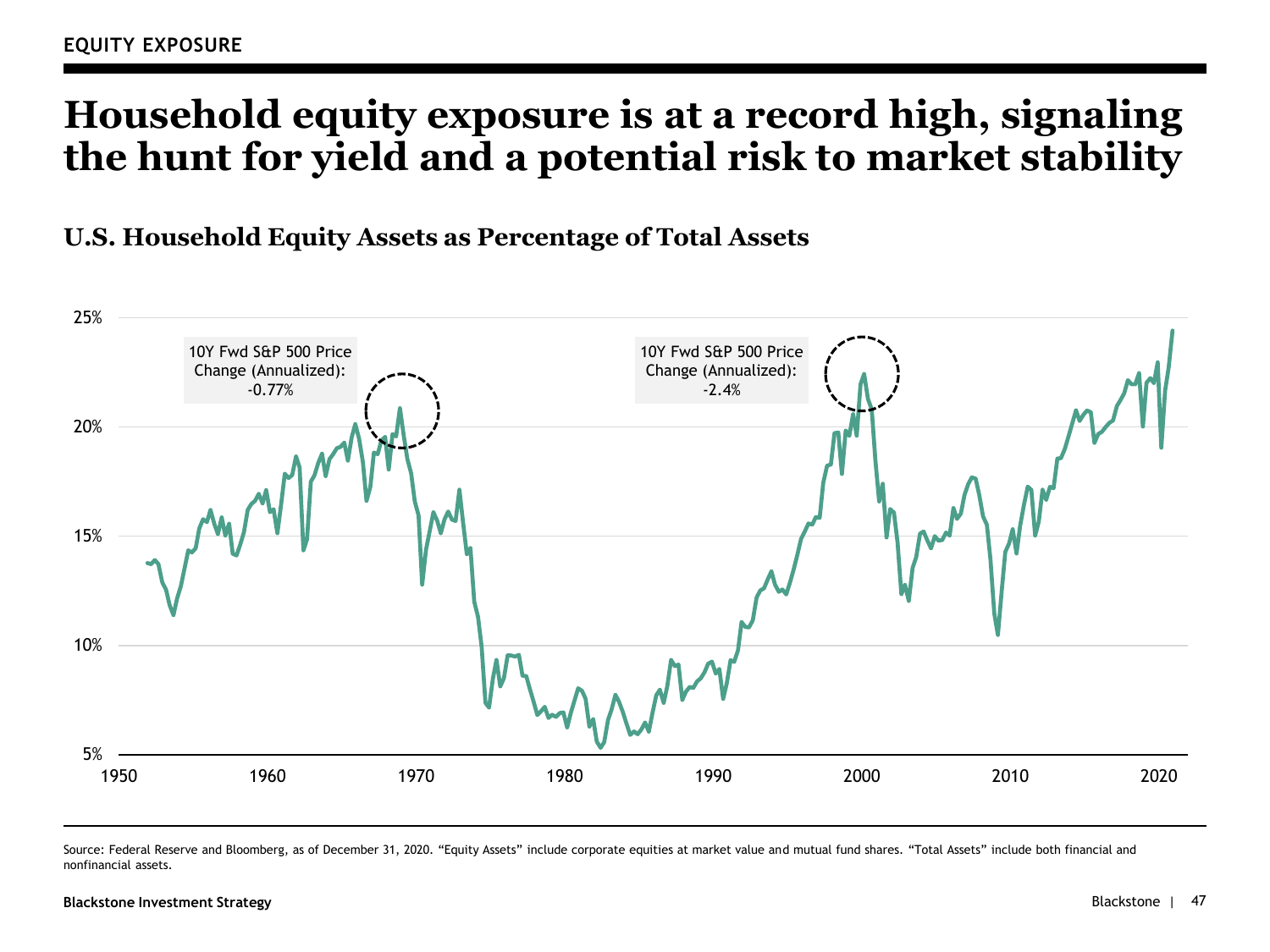# **VIII. Long-Term Trends**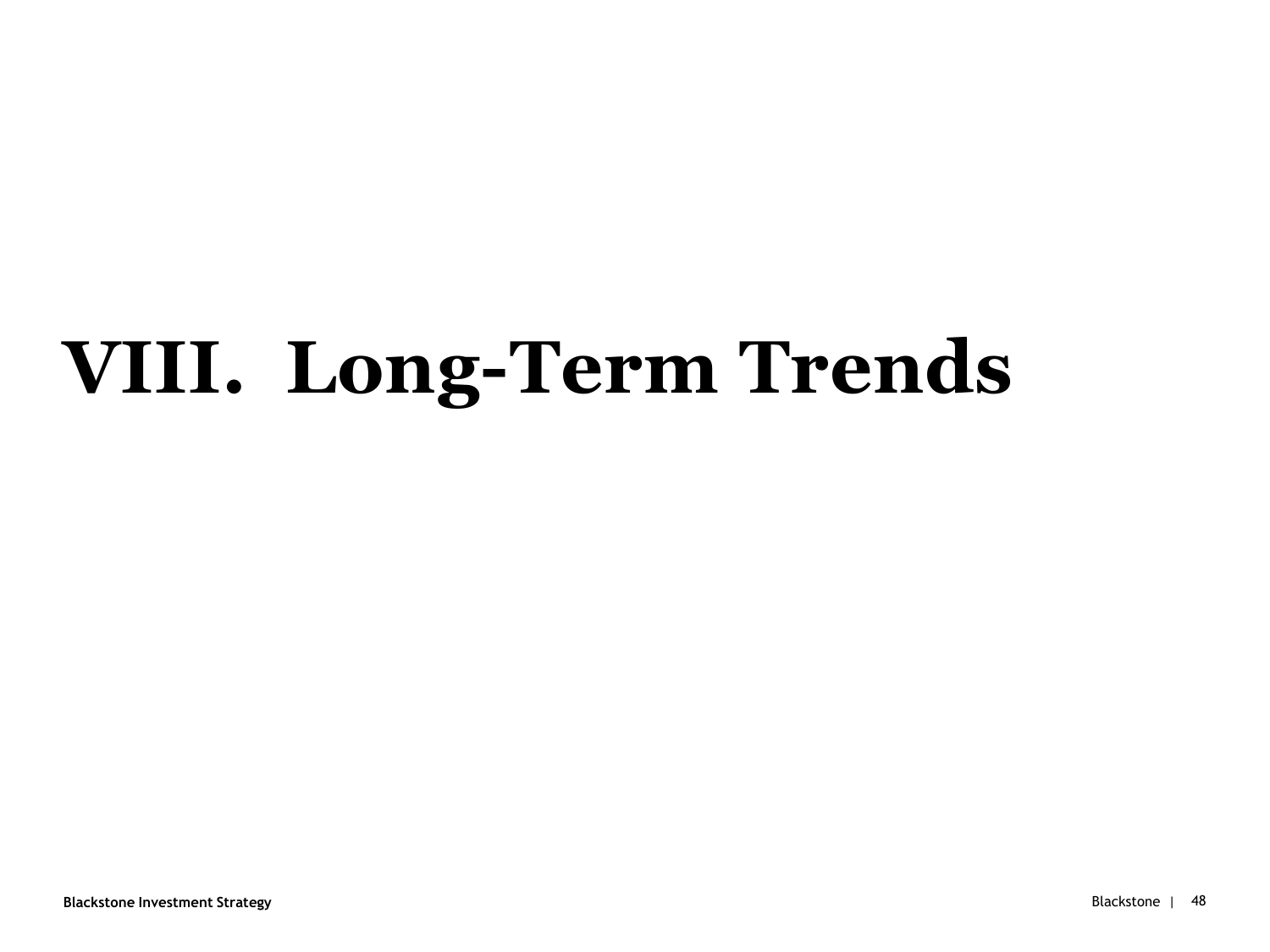## **Debt-to-GDP has almost doubled since 1986, while the effective interest rate has fallen from 9.3% to 2.4%**

**U.S. Total Nonfinancial Debt and Debt Service**

(seasonally adjusted)



Source: Federal Reserve, Bureau of Economic Analysis, and Blackstone Investment Strategy, as of March 31, 2021. "Nonfinancial" includes the federal government, nonfinancial corporations, and household and nonprofit organizations.

#### **Blackstone Investment Strategy** Blackstone |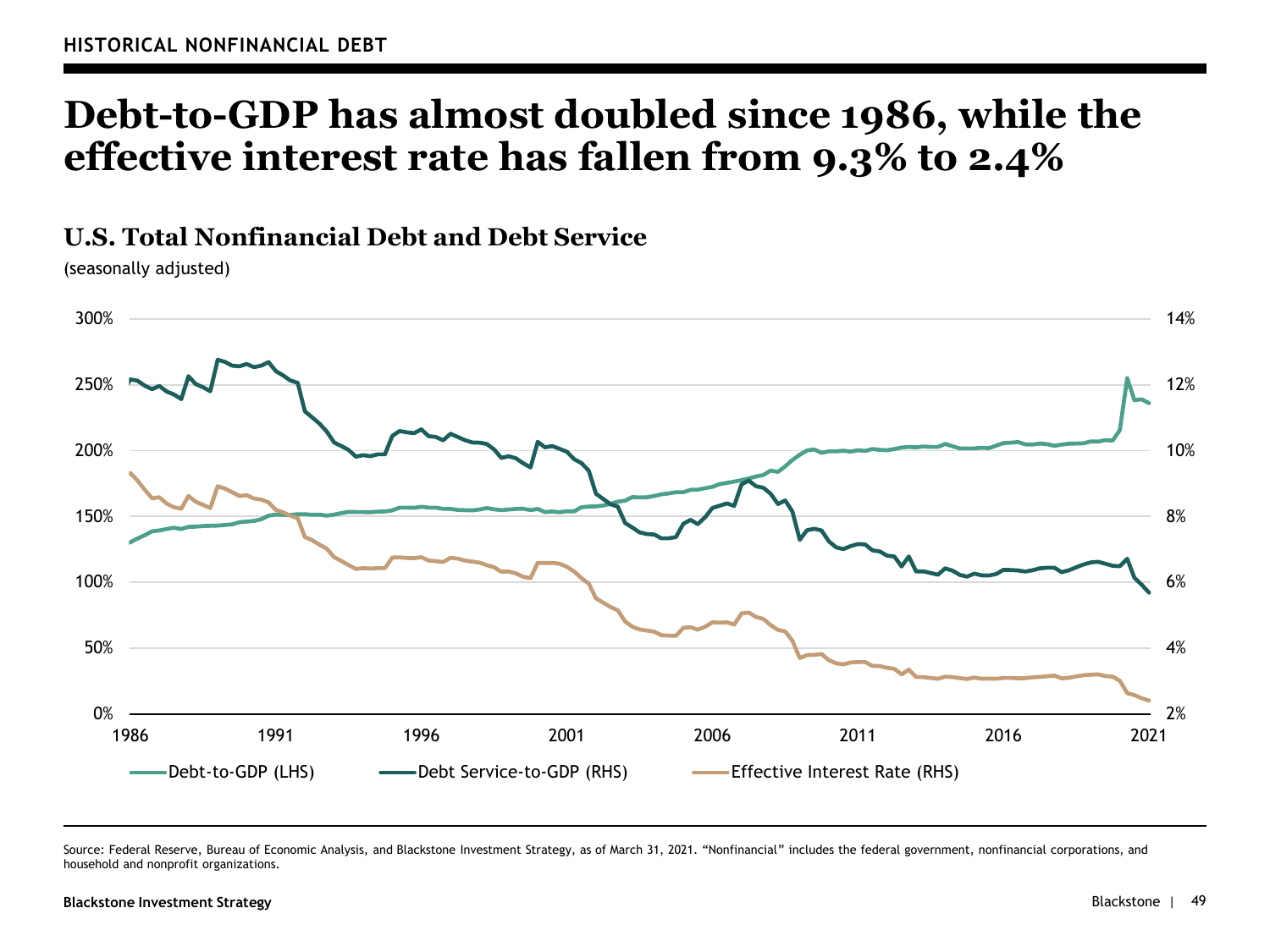## **COVID accelerated the secular shift toward e-commerce in retail, a tailwind for logistics firms and properties**

#### **2020 E-Commerce Sales**

(share of total retail sales)



#### **E-Commerce Sales Growth**

(YoY share of total retail sales)



Source: Euromonitor International Retailing 2021 Edition; McKinsey Global Institute analysis.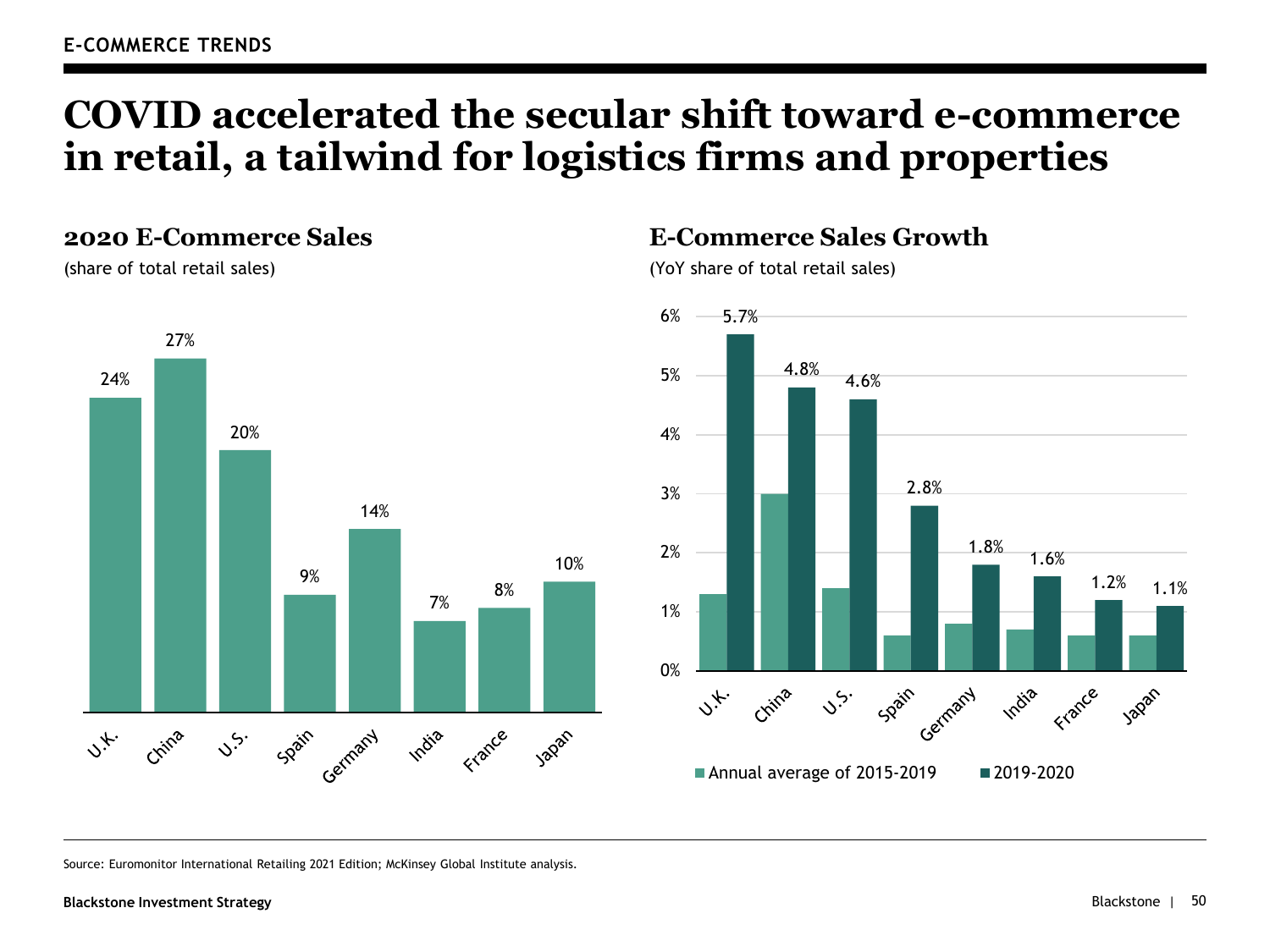## **House construction has lagged consistently since the GFC bubble, setting up a new housing "super-cycle"**

**Surplus (Shortfall) of Home Completions, Relative to Historical Average**

(thousands of units, rolling 10-year sum)



Source: U.S. Census Bureau, U.S. Department of Urban Housing and Development, and Blackstone Investment Strategy, as of May 31, 2021. "Housing Completions" is the number of total new privately owned housing units completed in each calendar year, calculated as the average of monthly units completed at a seasonally adjusted annual rate. The "historical average" is the average of annual housing completions from 1968 to 2020.